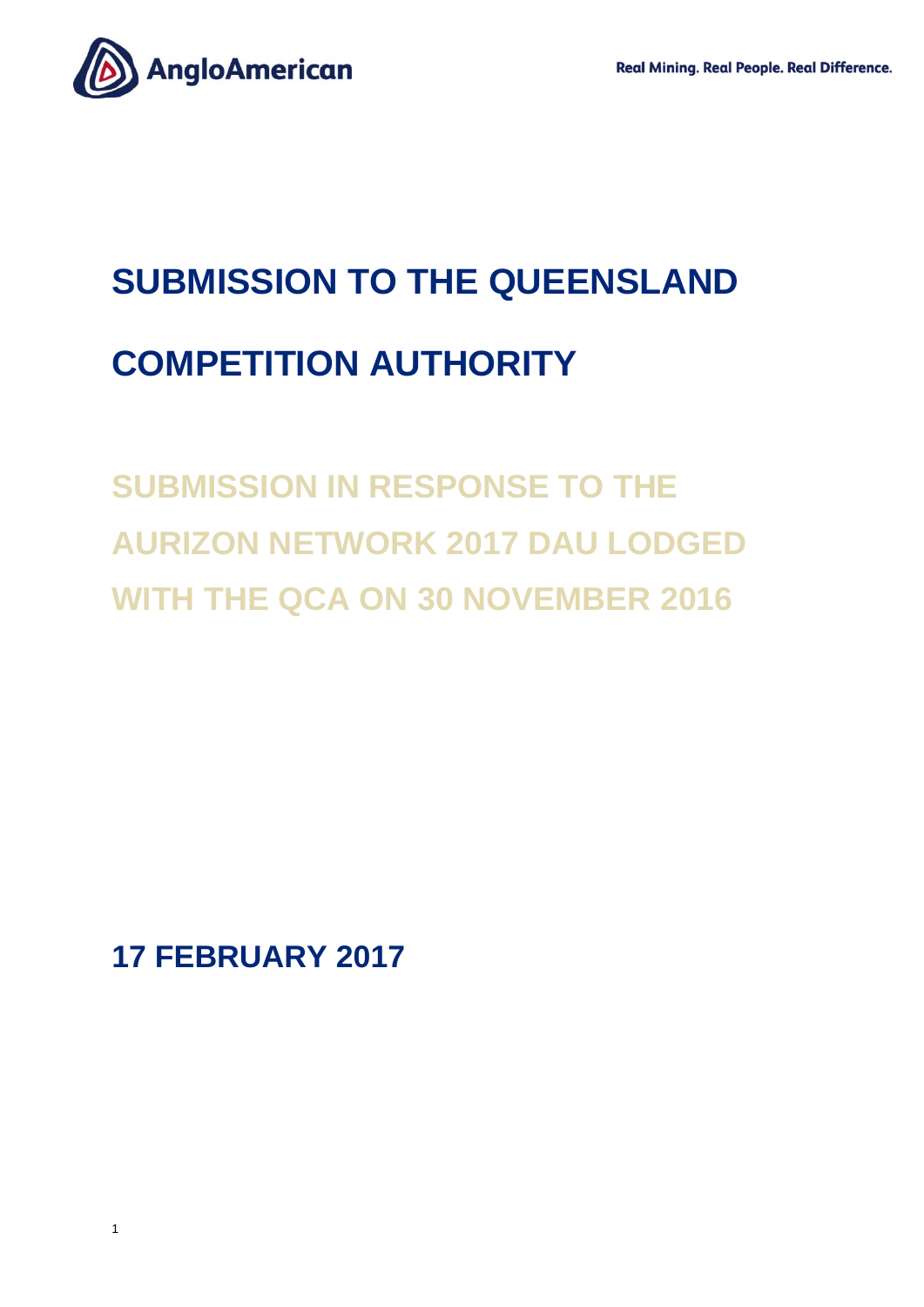

## **CONTENTS:**

| 1. |                                                                      |  |  |
|----|----------------------------------------------------------------------|--|--|
| 2. | <b>COMMENTS ON AURIZON NETWORK'S SUBMISSION WITH THE 2017 DAU  5</b> |  |  |
|    |                                                                      |  |  |
|    | Section 1.4 - AN's Improvements in Performance and Productivity 5    |  |  |
|    |                                                                      |  |  |
|    |                                                                      |  |  |
|    |                                                                      |  |  |
|    |                                                                      |  |  |
|    |                                                                      |  |  |
|    |                                                                      |  |  |
|    |                                                                      |  |  |
|    |                                                                      |  |  |
|    |                                                                      |  |  |
| 3. |                                                                      |  |  |
|    |                                                                      |  |  |
|    |                                                                      |  |  |
|    |                                                                      |  |  |
|    |                                                                      |  |  |
|    |                                                                      |  |  |
|    |                                                                      |  |  |
|    |                                                                      |  |  |
|    |                                                                      |  |  |
| 4. |                                                                      |  |  |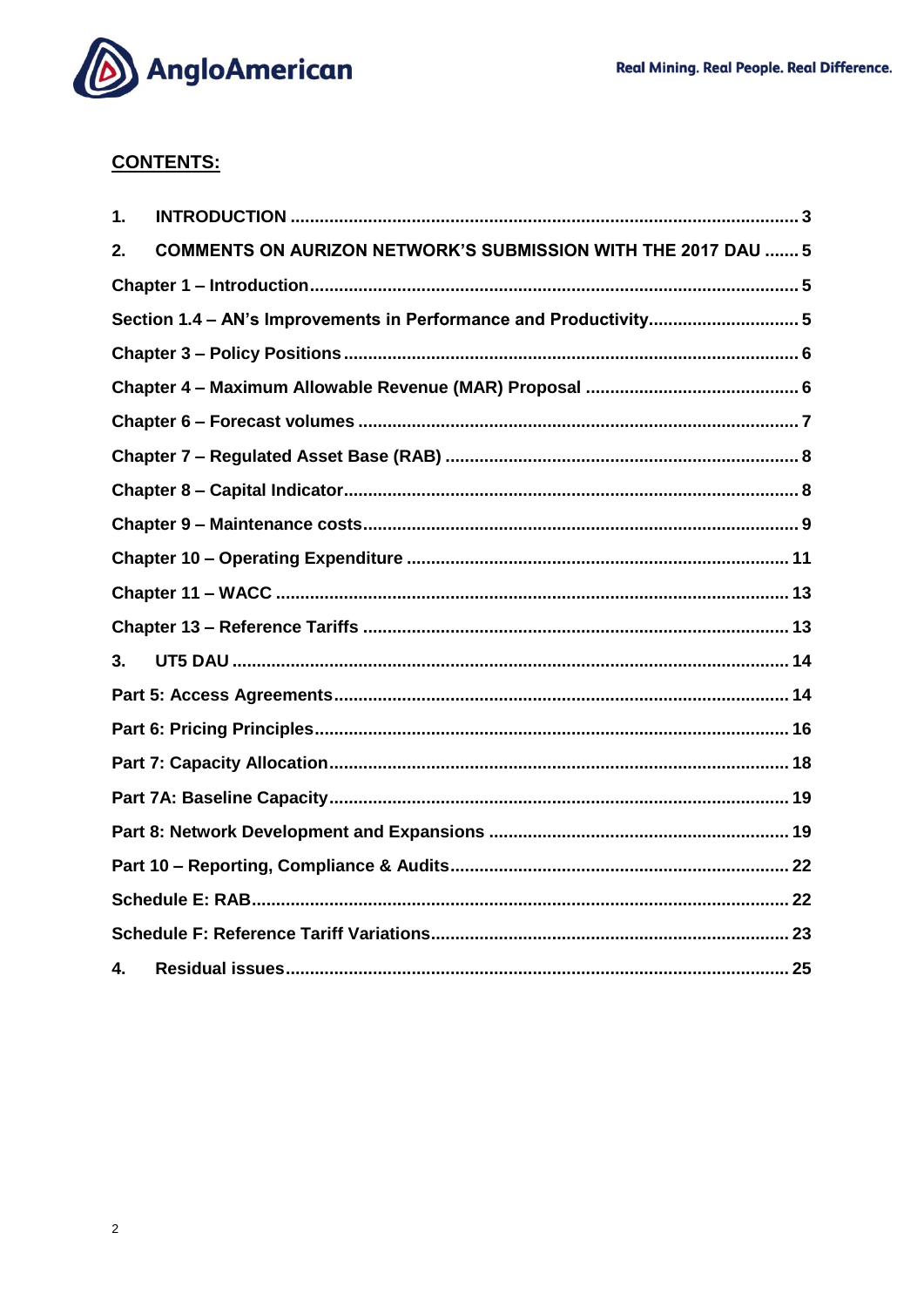

#### <span id="page-2-0"></span>**1. INTRODUCTION**

Anglo American Coal Australia (**Anglo American**) welcomes the opportunity to make submissions to the Queensland Competition Authority (**QCA**) in respect of Aurizon Network's 2017 Draft Access Undertaking (UT5) (**DAU**).

Anglo American commends the QCA on the steps taken to commence the compulsory process under the Initial Undertaking Notice (IUN) issued on 11 May 2016, to ensure a timely review and implementation of UT5.

Anglo American continues to be an active member of the QRC's Rail Working Group, having been through previous processes in respect of earlier access undertaking approvals, and generally supports the QRC submission in respect of the UT5 DAU.

Capitalised terms in this submission have the meaning given to them in the DAU. Otherwise references in headings for chapters 1 to 13 refer to the covering submission lodged by Aurizon Network dated 30 November 2016 along with the DAU.

Anglo American understands from the DAU and related materials, that the approach proposed by Aurizon Network is to, in essence, 'roll forward' UT4 with some preferred policy changes in addition to resetting the Maximum Allowable Revenue (MAR) as required, including a 'pricing' review which contemplates a "*revised approach to calculating..[its] cost of capital*". It is noted that Aurizon Network claims to have substantially retained the core policy positions from UT4 in this DAU with only a limited number of changes proposed to address "..*practicality, efficiency, customer specific requests and matters that Aurizon Network believes are beyond the powers afforded to the QCA*."

In relation to the "*revenue proposal*", it is disappointing that Aurizon Network considers that a lowering of the return must be met with a corresponding lowering of the related commercial and regulatory risks. It is a fundamental basis for a build-up of an appropriate WACC that the market parameters which provide objective criteria reflective of prevailing market conditions for all businesses inform and underpin it. Aurizon Network appears to be seeking to overcome the resultant 'delta' by suggesting their risk profile has changed from UT4 in order to secure a favourable WACC outcome which is unsubstantiated. Aurizon Network's revenue proposal for UT5 is also claimed to reflect the "..inherent risks of the network business,.." which it believes are higher than what the QCA has previously considered, which again, Anglo American considers to be an unsubstantiated assertion. The material submitted by Aurizon Network to support such assertions consists largely of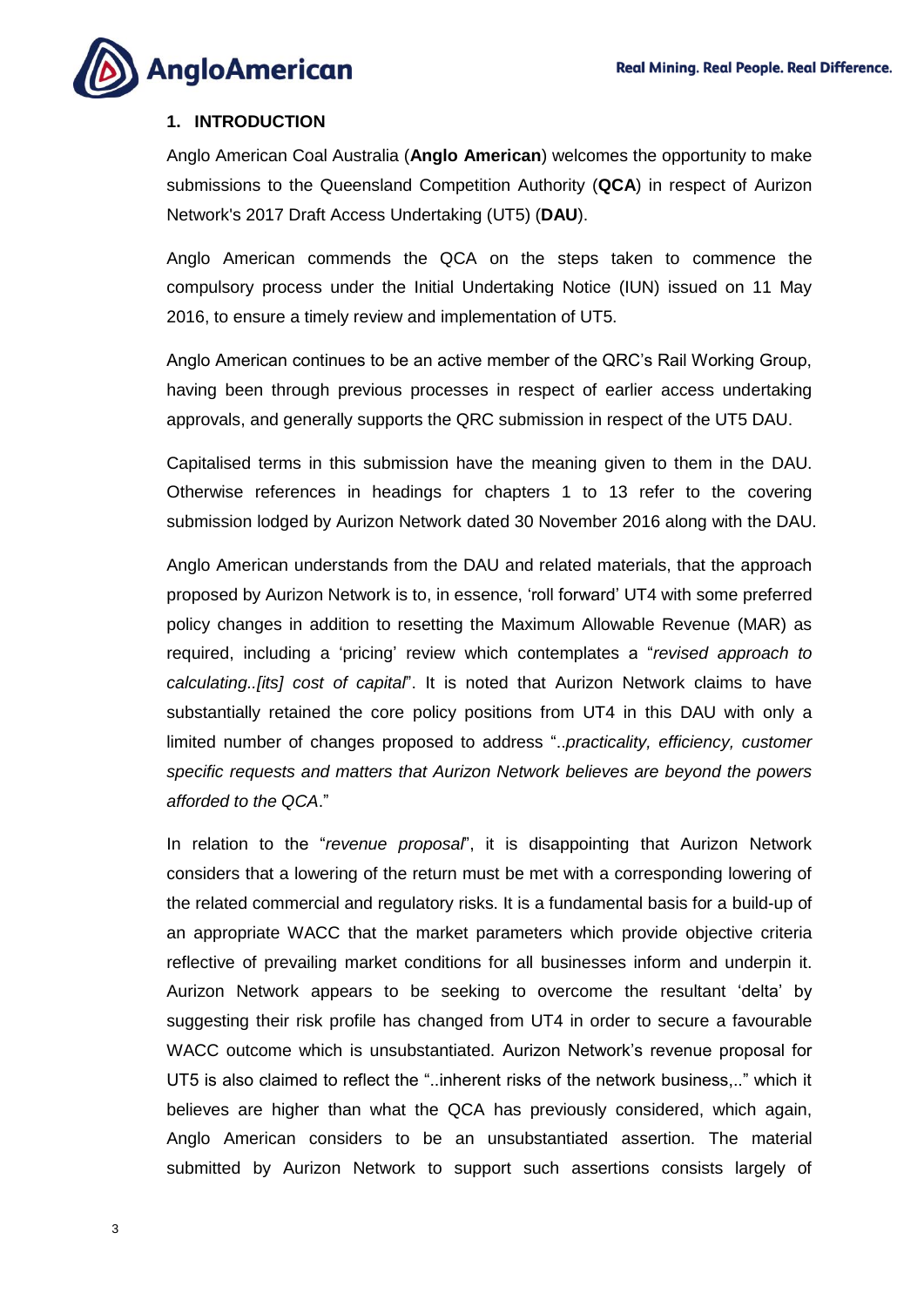

generalisations and is therefore unreliable. In Anglo American's view nothing has changed significantly in respect of the 4 major reasons given to support this assertion by Aurizon Network in its submission (at p2) since UT4 was approved in October 2016. In fact, since completion of the Northern Missing Link (linking Newlands system with the Goonyella system) most users in the Central Queensland Coal Network (CQCN) are now physically able to access any terminal, which reduces stranding risk for Aurizon Network across the entire CQCN.

Anglo American also does not accept that record volumes across the CQCN during the UT4 period are entirely attributable to Aurizon Network performance or supply chain initiatives. It is noted that delivery of contracted capacity is yet to be achieved despite capital projects to deliver more capacity in the UT4 period. It is also noted that the RAB value has increased from ~\$4.9Bn to over \$6.2Bn in that time or growth of ~26%. However, contract is still not being achieved and volumes have only increased by ~5% from 214.5Mt (FY14 actual) at the commencement of UT4 to 226Mt (FY16 actual). It is not only in Users' interests but also Aurizon Network's to ensure delivery of prudent and efficient capacity.

Chapters 3 to 13 of the Aurizon Network submission, these matters are dealt with in further detail below.

#### **UT4/UT5**

Anglo American recognises the fulsome process conducted by the QCA in approving UT4 to ensure there would be, amongst other things, an appropriate balance of risk under the revenue cap model between Aurizon Network and users and to improve the transparency of Aurizon Network's activities and operations as they relate to the provision of access to the CQCN under a considerably different Access Undertaking compared to the previous generation (UT3).

As UT4 has only been in effect for some 4 months, it is submitted that there has been insufficient time for all stakeholders to properly understand whether it is an effective Access Undertaking. As such, it would be imprudent to assume it is capable of a few policy modifications and updated for pricing, to become the basis for the next generation of Access Undertaking to be in place for 4 years. Clearly, Aurizon Network is able to make modifications in its own interests through subsequent DAAU's but users do not have that ability. Therefore, Anglo American considers the UT5 DAU process should be treated with caution to ensure UT4's role in UT5 and their impacts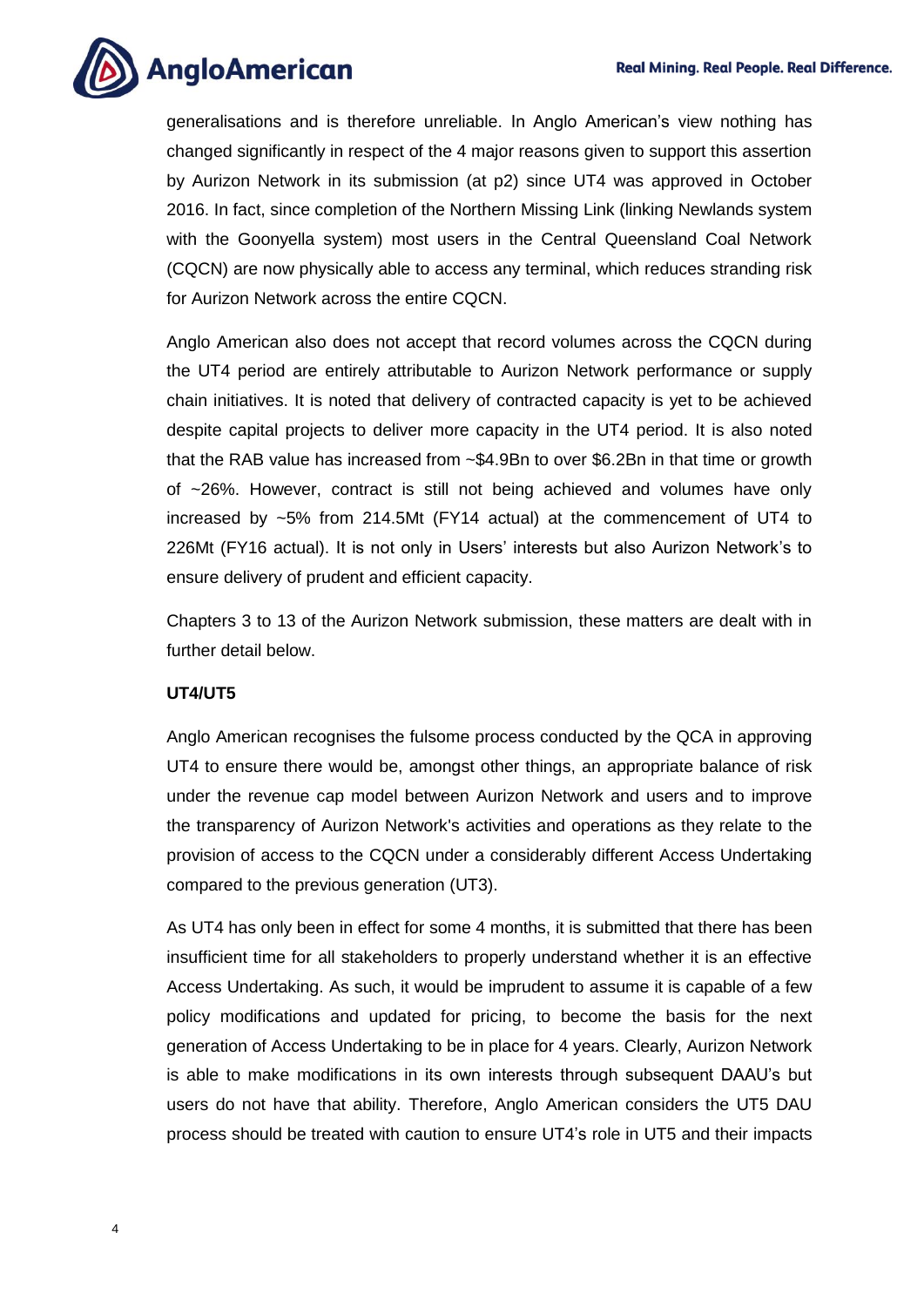**AngloAmerican** 

are able to be understood whilst maintaining a balanced approach to allow flexibility should the outcomes be undesirable particularly for Users .

Anglo American also considers that there are still some issues from UT4 that require further prescription or which ought be reviewed in the context of UT5 to ensure that Aurizon Network operates in an appropriate and transparent manner so as not take advantage of its market power for access and related services including those that are not-contestable (or barely contestable). These issues are dealt with at the end of this submission.

As noted, Anglo American supports the QRC submission regarding the DAU except as otherwise expressly set out herein.

### <span id="page-4-1"></span><span id="page-4-0"></span>**2. COMMENTS ON AURIZON NETWORK'S SUBMISSION WITH THE 2017 DAU Chapter 1 – Introduction**

#### <span id="page-4-2"></span>**Section 1.4 – AN's Improvements in Performance and Productivity**

Anglo American does not accept a number of the observations and conclusions drawn by Aurizon Network throughout its submission particularly in relation to Aurizon Network performance and operational productivity improvements to support an overall claim for increased revenue throughout the UT5 period, on the following basis:-

- There is no empirical data or reliable correlation able to be drawn between what Aurizon Network claims to have done and increased volumes or more importantly increased capacity, eg – just because the percentage of change to the agreed plan has reduced doesn't necessarily mean the plan was right in the first place.
- Aurizon Network has expanded the CQCN to provide the capacity for higher volumes.
- However, users are not generally obtaining the volume that they have contracted or are paying for in TSEs.
- Aurizon Network improvements to assumptions are less about actual productivity and more about seeking to meet baseline (static) contract assumptions.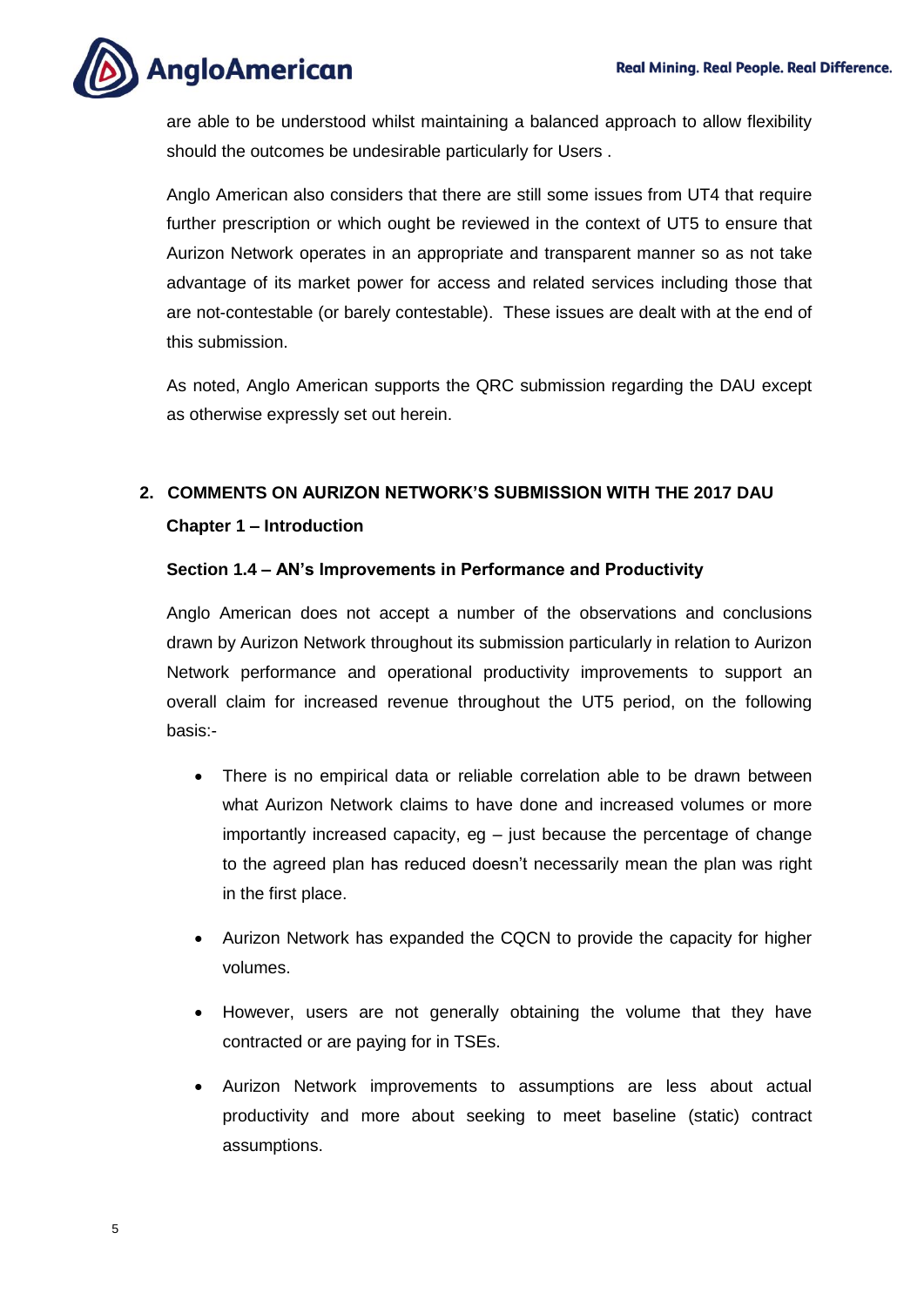

- Other supply chain participants (such as ILC) have also contributed significantly to minimising the deficit between actual volume achieved and contract, as well as finding operational changes to create capacity improvements through collaborative coordination efforts with various stakeholders including Aurizon Network.
- Increased volumes are not necessarily indicative of throughput improvements.

#### <span id="page-5-0"></span>**Chapter 3 – Policy Positions**

In addition to acknowledging the QRC submission and drafting regarding the various "*incremental changes from the UT4 base line.."* proposed by Aurizon Network, Anglo American makes further observations in that regard under the relevant sections below.

#### <span id="page-5-1"></span>**Chapter 4 – Maximum Allowable Revenue (MAR) Proposal**

Anglo American notes from the Aurizon Network submission:-

- The proposed MAR would mean an 11% average increase in tariffs across the CQCN (including 14% increase in the Blackwater system and 35% increase in the Moura system, but excluding recently approved 2015 flood recovery costs);
- Aurizon Network's MAR proposal takes issue with nearly every component of the QCA's approach to calculating the MAR in UT4;
- Aurizon Network is seeking to change nearly every element of the weighted average cost of capital (*WACC*), including seeking changes to the QCA's settled approach from UT4; and
- In excess of one third of the total MAR claim is comprised of Maintenance costs (20%) and Operational expenditure (17%), with little meaningful detail provided to support these elements.

Aurizon Network acknowledges that "*..customers have focussed on minimising cost, whilst maximising throughput to continue to improve their unit cost and to drive productivity at their mine sites*." (at p3 of the submission) yet seeks approval of a MAR that effectively increases tariffs by 55c/net tonne across the entire CQCN and despite a reduction in the WACC (compared to UT4). This substantial increase appears largely due to proposed changes to the methodology, particularly regarding inflation and gamma, along with an excessive WACC claim, in addition to proposing to roll more WIRP capital into the UT5 RAB including the majority of the deferred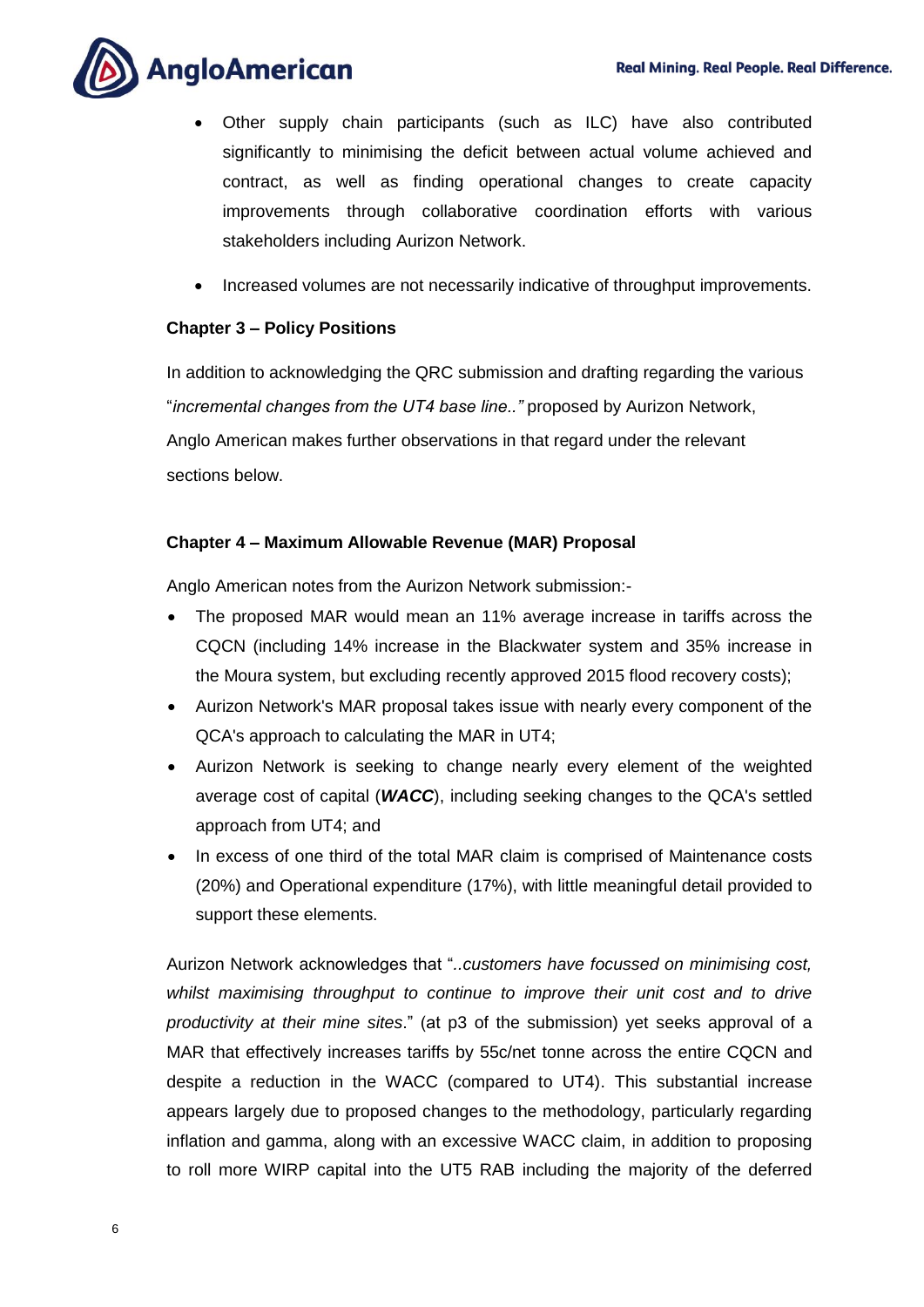**AngloAmerican** 

WIRP revenue. It is also noted that the claimed Operating Costs and Maintenance continue to increase yet the proposed volume forecast remains 'flat' for the UT5 period.

It is noted that the current Aurizon Network MAR proposal (at page 103) seeks to include recovery of ~\$234M of WIRP UT4 deferred revenue, as part of the UT5 revenue requirements in respect of which Anglo American makes the following observations:

- There is no clearly established basis for the relevant deferred revenue tonnes coming on line to support this;
- Aurizon Network is effectively making users, who are not in default, bear the cross default risk for non-railing users indefinitely; and
- Aurizon Network undertook negotiations with WIRP project participants on an arms-length basis to the exclusion of non-WIRP users, receiving commercial consideration to undertake the project and any related risks.

Anglo American's views on how expansions ought to be priced remain the same as in UT4 (addressed further below) and remains strongly opposed to cross default risk for expansion projects being borne by parties that are either:

- an access seeker requiring an expansion and being part of a number of other expansion project participants; or
- an existing user, not part of the expansion project, not allowed to be involved in, or vote on, aspects of the expansion project (in this case WIRP).

In the circumstances, Anglo American does not support the Aurizon Network MAR proposal and in particular where it effectively seeks to socialise the WIRP revenue shortfall with other users, whether they be either WIRP project participants or Non-WIRP users.

#### <span id="page-6-0"></span>**Chapter 6 – Forecast volumes**

Anglo American will make a separate submission on the volume forecasts for each system once the detailed basis for the forecasts are made available for review and the QCA has appointed the necessary experts to conduct a thorough analysis of this aspect of the DAU and UT5 revenue process. It is Anglo American's view that past volume forecasts submitted by Aurizon Network have generally been inappropriate, materially ignoring the individual producer's saleable/railing forecast, and therefore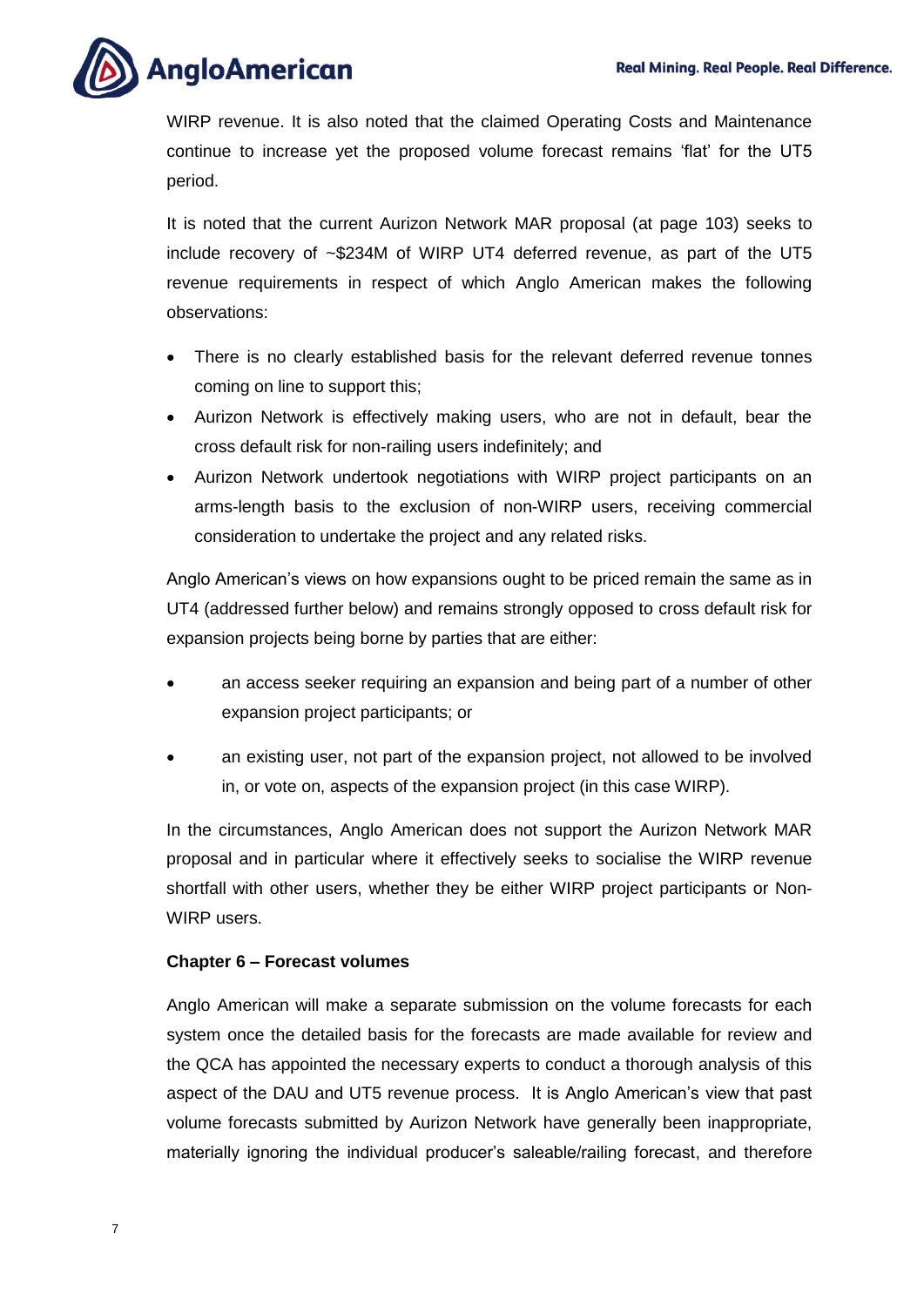

unreliable. This is particularly so where no basis for deferred revenue WIRP tonnes has been made out as it relates to the Blackwater system.

#### <span id="page-7-0"></span>**Chapter 7 – Regulated Asset Base (RAB)**

Aurizon Network acknowledges that there has been a material increase in the RAB value from its first undertaking and importantly seeks to increase the value by  $\sim$ \$1.4Bn to  $\sim$ \$6.2Bn since the last undertaking (as shown in Fig 30 on p 155). It is concerning in such circumstances that there is a lack of detailed RAB information made available in either the DAU or the Aurizon Network submission. The Submission and its appendices provide the high level RAB values by system. However, Anglo American believes that there should be a detailed (bottom up) build up made available so that Users can see the detailed assets and other granular aspects, including asset write offs, etc making up the proposed RAB value in each system. This information can potentially be made available on line to all interested parties and should not be considered confidential. Clearly the RAB value is critical to the calculation of the MAR.

#### <span id="page-7-1"></span>**Chapter 8 – Capital Indicator**

Anglo American believes that the proposed Capital Indicator to apply for each system during each Undertaking period should first be presented and then endorsed by a proposed 'Rail Capacity Group' or equivalent made up of the appropriate users of each system, as detailed in earlier Anglo American Submissions regarding UT4, in order to review and support all capital expenditure allowances and projects as part of the Investment Framework subsequently presented to the QCA by Aurizon Network for approval.

There is little detailed information regarding the projects comprising around \$778M to be claimed under the Capital Indicator during the UT5 period, which appear to be associated mostly with renewals and no identified expansion projects. The major concerns are:-

- There is effectively no real oversight from a concept or pre-feasibility stage of what projects (other than Expansions in Part 8) are actually required to be undertaken until 'after the fact' however Aurizon Network has built the capital allowance into the tariffs to commence charging for the relevant period;
- Aurizon Network defines the scope and activity of the projects;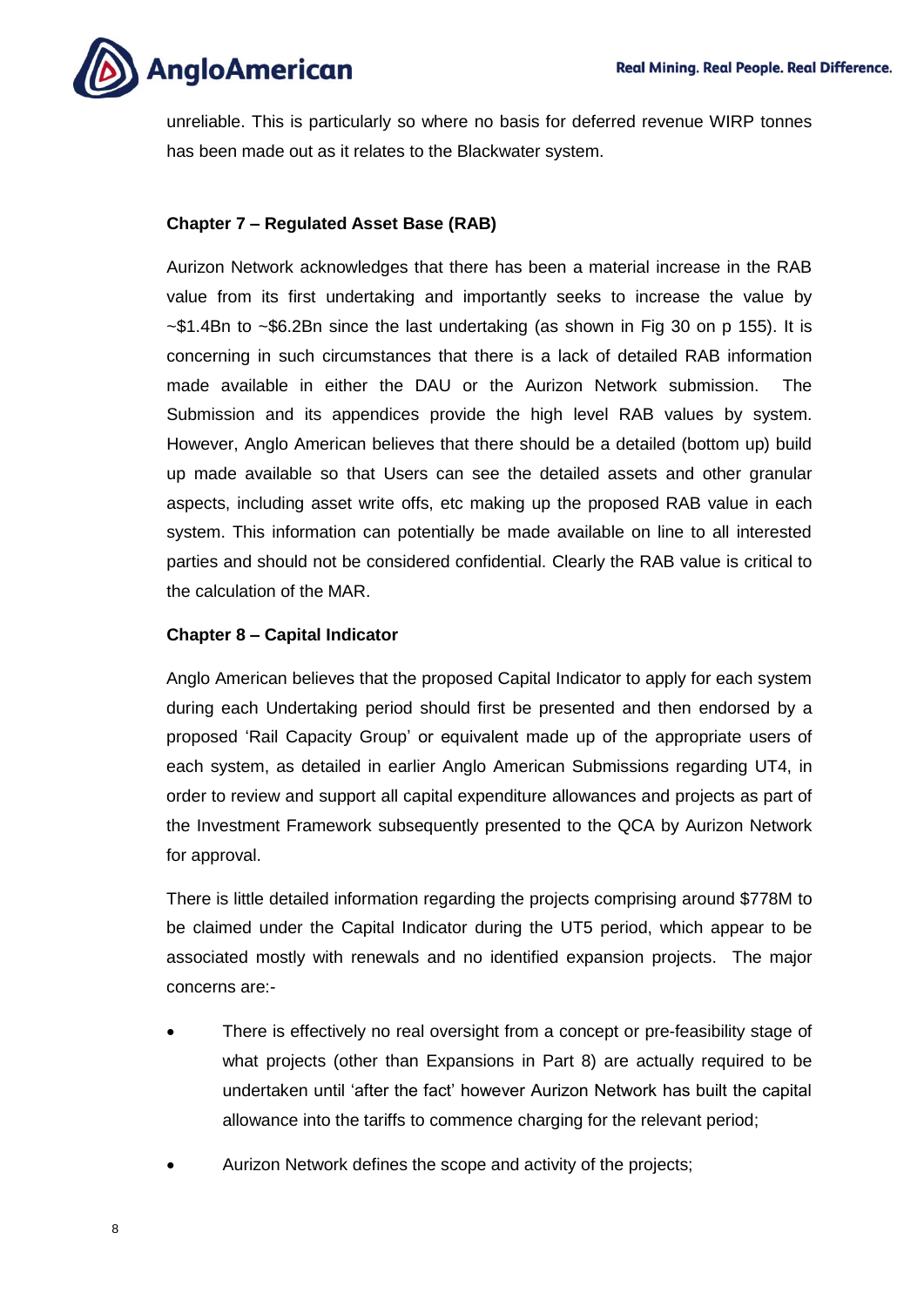

- The capital program, particularly as proposed for the UT5 period, is material in value and requires the appropriate scrutiny including how it is built into the tariffs;
- Aurizon Network is clearly incentivised to undertake capital renewal projects, by the nature of the current Undertaking, in order to increase MAR and the value of the RAB.

#### <span id="page-8-0"></span>**Chapter 9 – Maintenance costs**

It is of note that the maintenance claim has increased from UT4 by some \$116M and constitutes ~20% of the MAR, even though the volume forecast on which it appears to be based is relatively flat over the period despite the claim in the submission that there has been an increase in volumes from UT4 to UT5 and a reference to a "greater quantum of RAB infrastructure." (p8 & p144). Again, there is little information detailed by system or the methodologies that underpin the maintenance cost build up/breakdown by system or at all. There is a particular lack of transparent and granular information provided by Aurizon Network in that regard. Overall, it is of concern that there is such a high and in particular increased cost of the maintenance activities proposed for UT5 in circumstances where such a large amount of capital has and is planned to be expended whilst volumes are not increasing in a material way. Due to the lack of detail in the Aurizon Network UT5 submission, e.g. – total annual spend or category by percentage (and not by system), Anglo American is unable to make detailed comments, but makes the following specific observations for the QCA to consider (in assessing what is the appropriate entitlement to 'efficient costs' in discharging the obligations under s138 of the QCA Act):

*UT4 expenditure as a base*

Again, UT4 approval of maintenance expenditure by the QCA does not necessarily mean it is appropriate for the UT5 period, noting the claim is 19% higher in nominal terms compared to UT4. In this regard, Anglo American has 2 concerns being: use of the UT4 expenditure as a base line and escalation of that base line to determine a proxy for prudent and efficient UT5 maintenance cost claims.

*Proportion as direct costs*

Some 96% of delivering the maintenance scope is stated to be 'direct costs' which provides a major opportunity for review for significant cost reduction. It is noted (at p150 ) that Aurizon "*maintains built capacity*" which, it is submitted, is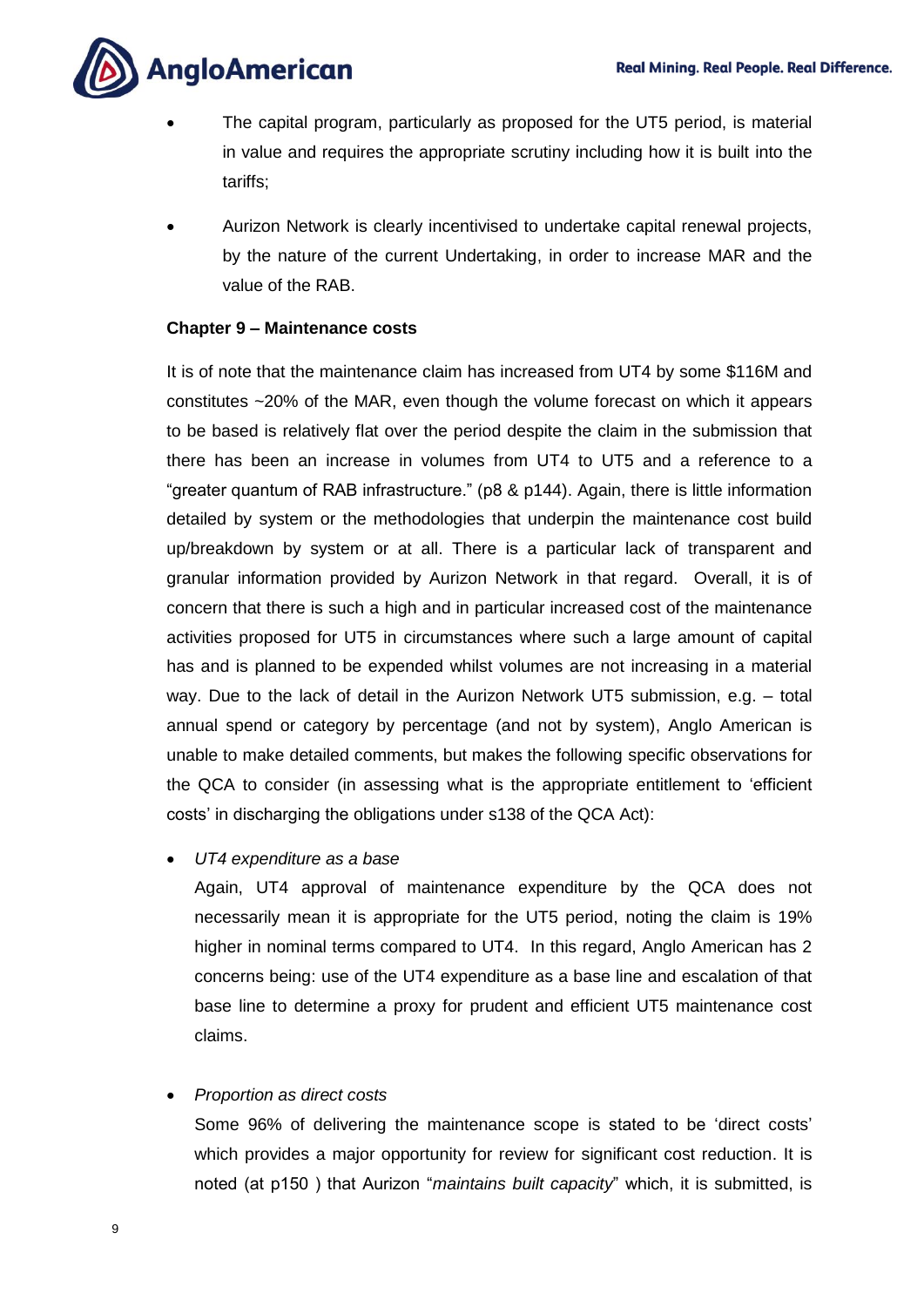

inappropriate particularly where (forecast) volumes are considerably less with no clearly defined targets to reduce such a "*high proportion*.. [of] *fixed costs*".

*Rail Grinding* 

Aurizon Network states that grinding services are provided under "*a related party service agreement*" by Aurizon Operations (p172) appointed on the basis of benchmarked market pricing (for interstate work) and a competitive tender process. Given that the CQCN could reasonably be considered as forming the core of Aurizon Operations maintenance business through which it can pursue other maintenance business, this should be priced on the basis of 'efficient cost plus reasonable margin' or alternatively at a significant discount to interstate market pricing/tenders rates given the prevailing economies of scale available in the circumstances.

Anglo American also questions the "market arrangements" Aurizon Network has with Aurizon Operations, in that the grinding costs are mostly fixed.

Anglo American suggests that the QCA require Aurizon Network to provide evidence by system as to the prudency and scope of the grinding arrangements, including the competiveness of the market based pricing process and assessment. Anglo American also suggests the QCA investigate the Aurizon Network claim regarding the shortfall on grinding budget from UT4.

#### *Mechanised Production Activities*

Activities such as ballast undercutting, rail grinding and resurfacing are said to make up 50% of the total maintenance cost which are fixed. These are all areas that either Aurizon Network or a related party carry out which necessitates further scrutiny as it is in the Group's interests to over scope the activities and claim.

*New Mechanised Maintenance Assets*

Although Aurizon Network shows an opex offset for introduction of the new mechanised maintenance assets, it is not clear why overall the opex cost is still higher. Anglo American suggests that greater granularity be required as to the treatment of the capital and operational costs of the new mechanised maintenance assets including description of the (RM902) machinery and related equipment, that it was necessarily acquired in a competitive process, that it belongs to Aurizon Network and if it does, it will be capitalised in 2020 upon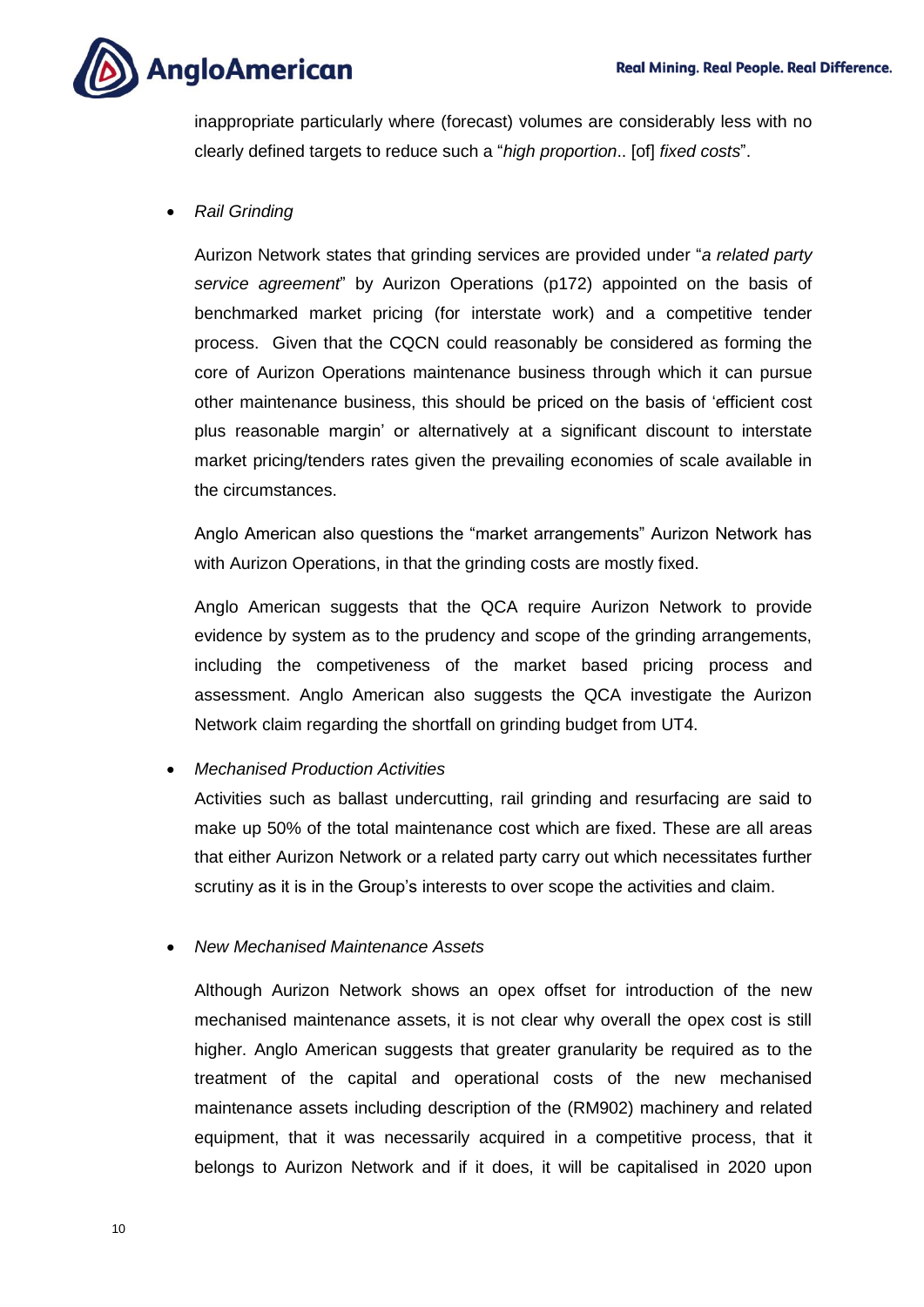

completion of commissioning, in which case the claim for opex needs to be reviewed to ensure it is truly opex with no 'double dipping' (e.g. – related party services using the Plant & Equipment under a lease or other arrangement from Network, etc).

Efficient costs

It is still not clear whether the scope of the maintenance works is appropriately prudent and therefore the amount(s) claimed representative of an efficient maintenance cost. It is submitted that it is excessive in circumstances where Aurizon Network 'maintains built capacity' compared to volumes

#### <span id="page-10-0"></span>**Chapter 10 – Operating Expenditure**

Anglo American requests the QCA to conduct a thorough review of the Operating Expenditure claim by Aurizon Network. In particular, Anglo American draws the QCA's attention to the following (in assessing what is the appropriate entitlement to 'efficient costs' in discharging the obligations under s138 of the QCA Act):

- Again, like the other areas of the submission, there is generally a lack of detail with figures provided as total spend or by cost category without any information as to allocation by system, cost build up, etc.
- Aurizon Network's opex claim should be approved based on it showing the efficient costs incurred in complying with its access obligations, not arbitrarily escalated arrangements from the UT4 allowance. Aurizon Network (at p207) claims the Operating Expenditure allowance is efficient, but there is no meaningful evidence to that effect other than it being claimed to be relative to the base line for UT4. It is noted this is also only 1% lower in real terms compared to UT4.
- The claim (at p195) for increasing regulatory costs, if any, should be borne completely by Aurizon Network given its failure to deliver various UT3 matters within the regulatory period, eg - SUFA, capacity statements, etc and the approach taken to the UT4 process (effectively 'rewriting' UT3 and) submitting the 2013 DAU only a few months before the previous undertaking was due to expire and without any meaningful consultation.
- It is not clear why there has been a change to reallocate the Finance and Network Legal costs from Corporate Overheads to Business Management allocations between the UT4 and UT5 periods. Additionally, it is not clear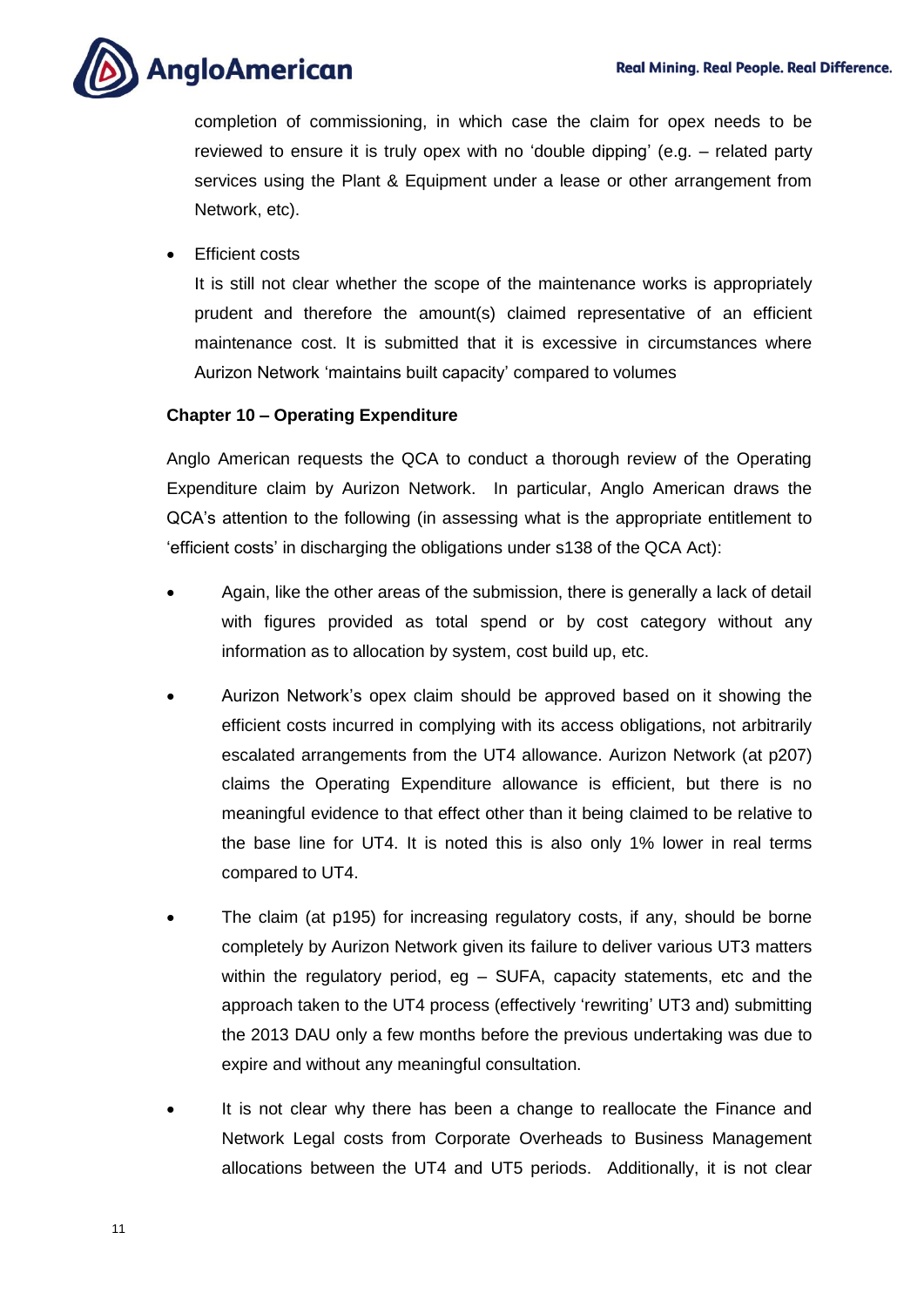

from the level of detail provided whether the reduction to the Corporate Overheads allocation equals the increase to the Business Management allocation. It appears much lower.

- The Corporate Overhead allocation claimed (at p199) should also be benchmarked against appropriate entities. It is noted that ARTC, by way of comparison, is a government owned corporation which manages ~8,500km of rail network across 5 states. Brookfield Rail, a subsidiary of Brookfield Infrastructure Partners LP, manages 5,500km of track in WA. It is also not accepted that a 'standalone rail network business' necessarily needs to be an ASX listed company and therefore entitled to allowance for such related overheads. In fact, such costs would be incurred by Aurizon at a Group level in any event whether it had a regulated subsidiary or not.
- It is not possible from the information provided at Table 48 (p201) as to whether the allocation methodologies, as well as build up of costs, are prudent and efficient. Anglo American also queries the non-coal cost allocation shown in Table 48 which has now reduced from 9% to 2%.
- Anglo American does not accept the benchmarking relevance proposed by Aurizon Network (page 206 and later at page 224 section 10.5.2). Under the efficient cost allowance concept, benchmarking has a role where appropriate to compare. In this regard, it is believed that the ACT decisions are irrelevant and Anglo American suggests the QCA consider more relevant comparisons such as ARTC where appropriate and properly validated by relevantly qualified consultants with access to complete information.
- The document is unclear as to the basis for the cost allocation methodology or build up adopted by Aurizon Network noting a reference (at p236) to a proposed "*Approach to Modelling in the Revenue Proposal*".
- Anglo American does not accept that 50% of the cost of the major projects team should now be allocated to the Operating Expenditure claim (page 216). When major projects are undertaken, it is assumed that any such prudent and efficient costs are allocated to those major projects once delivered and therefore form part of annual capital expenditure claims made by Aurizon Network and for which the Capital Indicator already provides an offset. To allow this in such circumstances would be 'double counting'. It is also understood that the Aurizon Network Projects team does other work which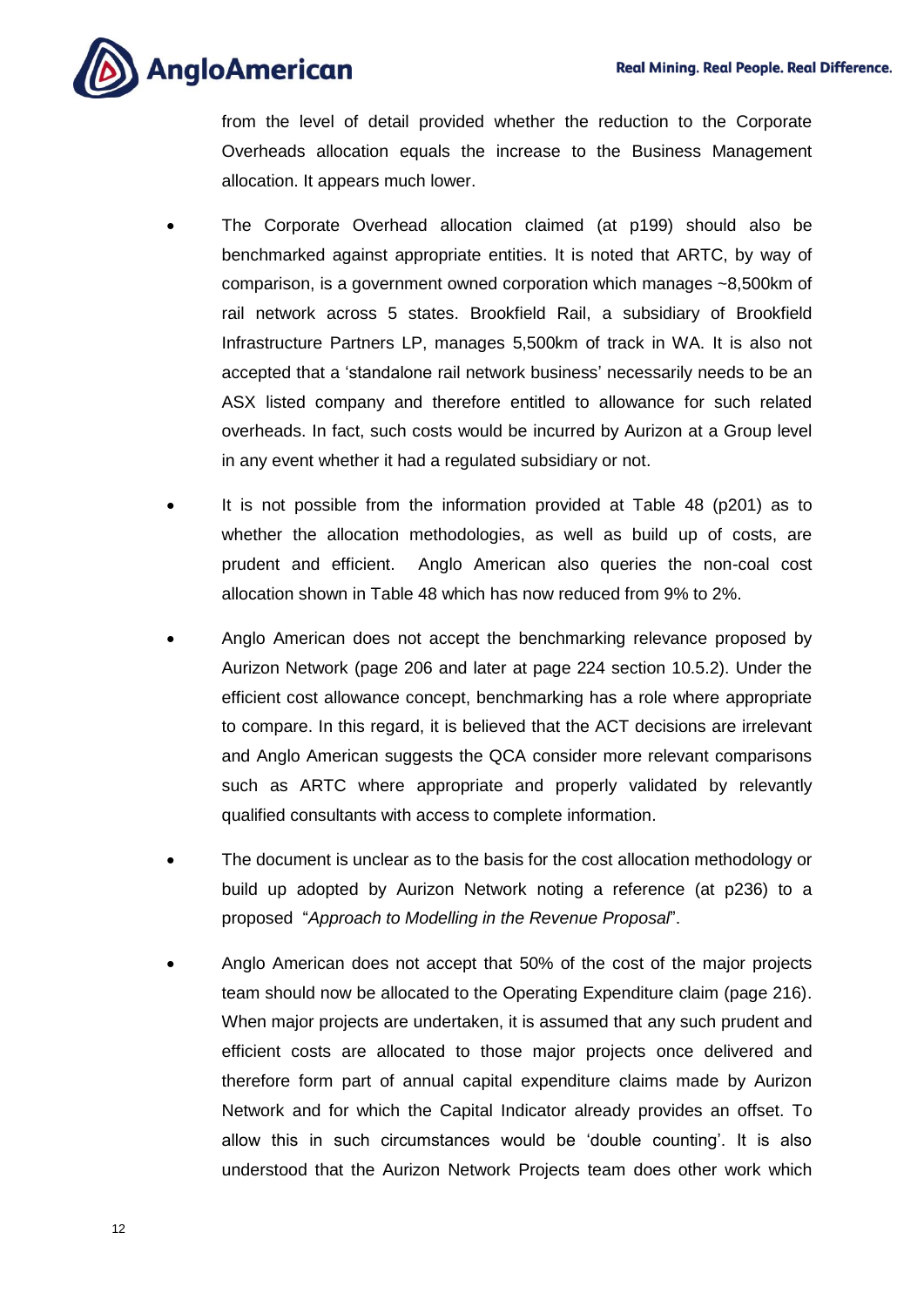

provides Aurizon Network creating a revenue stream outside the MAR for activities it deems are not strictly part of providing the declared service. Access holders are being asked to subsidise the related FTE costs enabling additional revenue opportunities for Network.

- As noted earlier, Anglo American does not accept Aurizon Network's proposition that it's Planning and Development costs have reasonably increased at all due to perceived UT4 or UT5 compliance requirements.
- There is no detail in relation to either the lease or licence costs associated with Corporate offices provided or intended to be provided by Aurizon Operations. Given the record low CBD occupancy and leasing rates, it would be appropriate to understand how this leasing/licence cost has been determined and whether it is reasonable and prudent. It is appropriate for Aurizon Network to disclose the \$/sqm tenancy arrangement, as is common for most new leasing arrangements entered into on a commercial basis.
- Given the Head leasing arrangements with the State Government, it is not clear why Aurizon Network is paying commercial rates for multi user operational site tenancies it says are owned by Aurizon Property Pty Ltd.
- The Enterprise Services costs are incurred anyway by the Aurizon Group business. Anglo American does not accept that the Aurizon Network business needs the allowance for an ASX listed company and therefore related costs is questioned for the reasons raised above.

#### <span id="page-12-0"></span>**Chapter 11 – WACC**

As noted above, Anglo American is disappointed by Aurizon Network's proposal for UT5 in that regard. Anglo American is of the belief that the UT4 WACC should be materially reduced for the UT5 period and that the changes proposed by Aurizon Network are not justifiable. Anglo American supports the position on WACC calculations and reasoning as detailed by the QRC.

#### <span id="page-12-1"></span>**Chapter 13 – Reference Tariffs**

Anglo American notes Aurizon Network's intention to socialise the existing UT4 WIRP Blackwater revenue deferral and has provided other comments elsewhere in this submission. Anglo American does not believe Aurizon Network should be allowed to 'socialise' the revenue deferrals or RAB expansion capital with either other WIRP project participants (as proposed) or alternately existing users, until there is at least a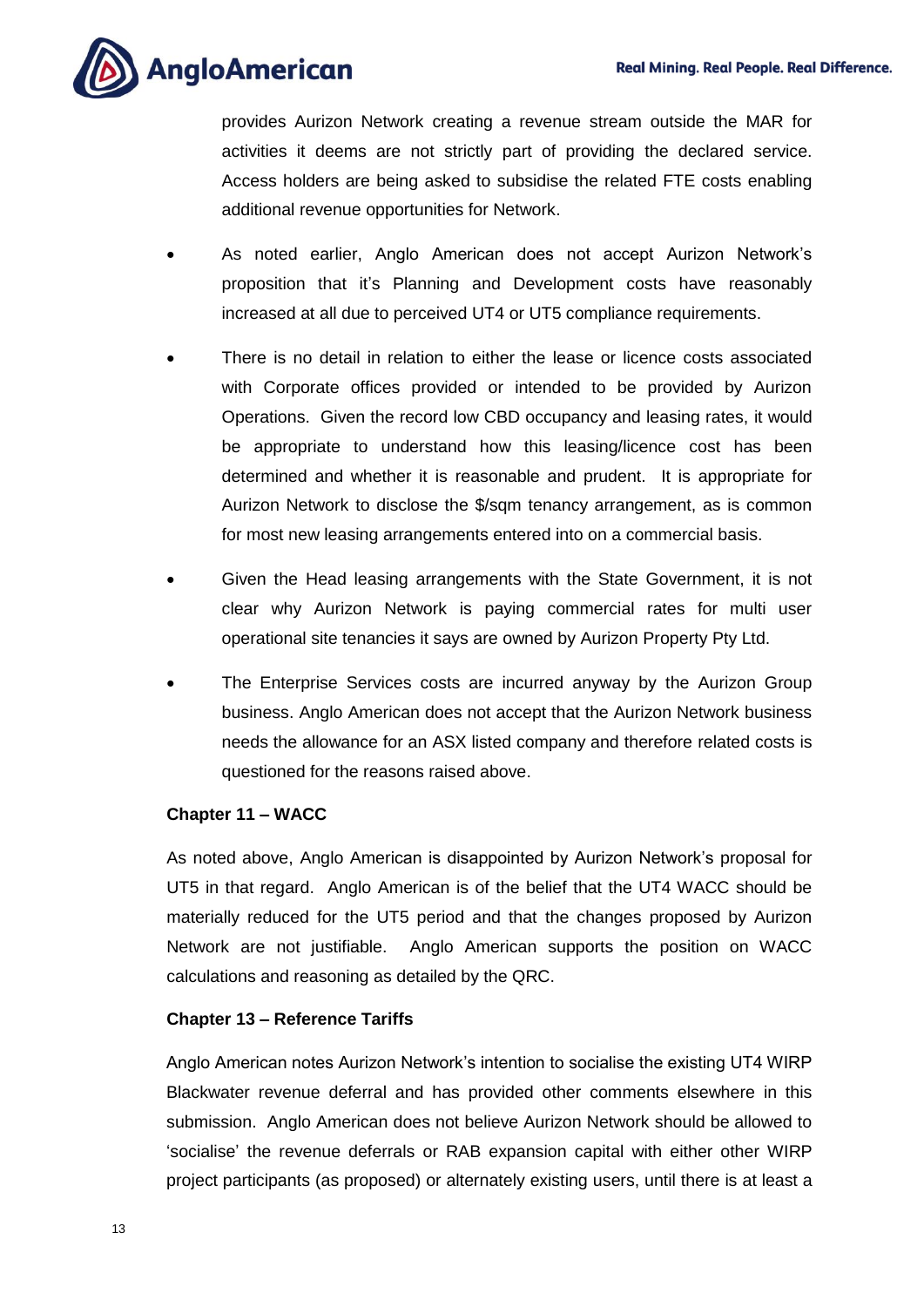

clear long term financial benefit to those users (e.g- materially reduced existing user Tariffs). It is important that expansion volume is reached and remains for the contracted duration of the project life, not just the current Undertaking period. Otherwise, socialisation would be nothing more than Aurizon Network shedding commercially negotiated and compensated risk to parties that were never part of the arrangements.

#### <span id="page-13-0"></span>**3. UT5 DAU**

In addition to the above, Anglo American wishes to make the following observations regarding the DAU submitted by Aurizon Network.

#### <span id="page-13-1"></span>**Part 5: Access Agreements**

#### **Access Rights**

Anglo American continues to object to the ability for a Train Operator to hold Access Rights in its own right which is clearly a potential outcome under the definition of "Access Holder" in (UT4 and) UT5. In fact, any "person" that has "Access Rights to operate Train Services.." can be an "Access Holder" which would include any other supply chain participant such as a port owner. Anglo American strongly considers that a Train Operator or any other supply chain member for that matter should only be able to hold Access Rights on behalf of, and for the benefit of, a producer as the end user, particularly given the risk of vertical integration creating adverse market impacts.

Further, in the instance that a Train Operator is able to acquire and hold Access Rights in its own right, it could incentivise the Train Operator to engage in anticompetitive conduct through a secondary market. The risk is exacerbated where the regulated below rail monopoly services are transferred to an above rail duopoly enabling control of below rail pathing allocation on a daily, weekly or monthly basis through commercial prioritisation of above rail interests of the haulage provider.

With further modification, the new transfers processes, once streamlined will allow adequate flexibility and liberation of underutilised capacity with producers able to trade pathing through their respective haulage providers holding the capacity on behalf of their customer.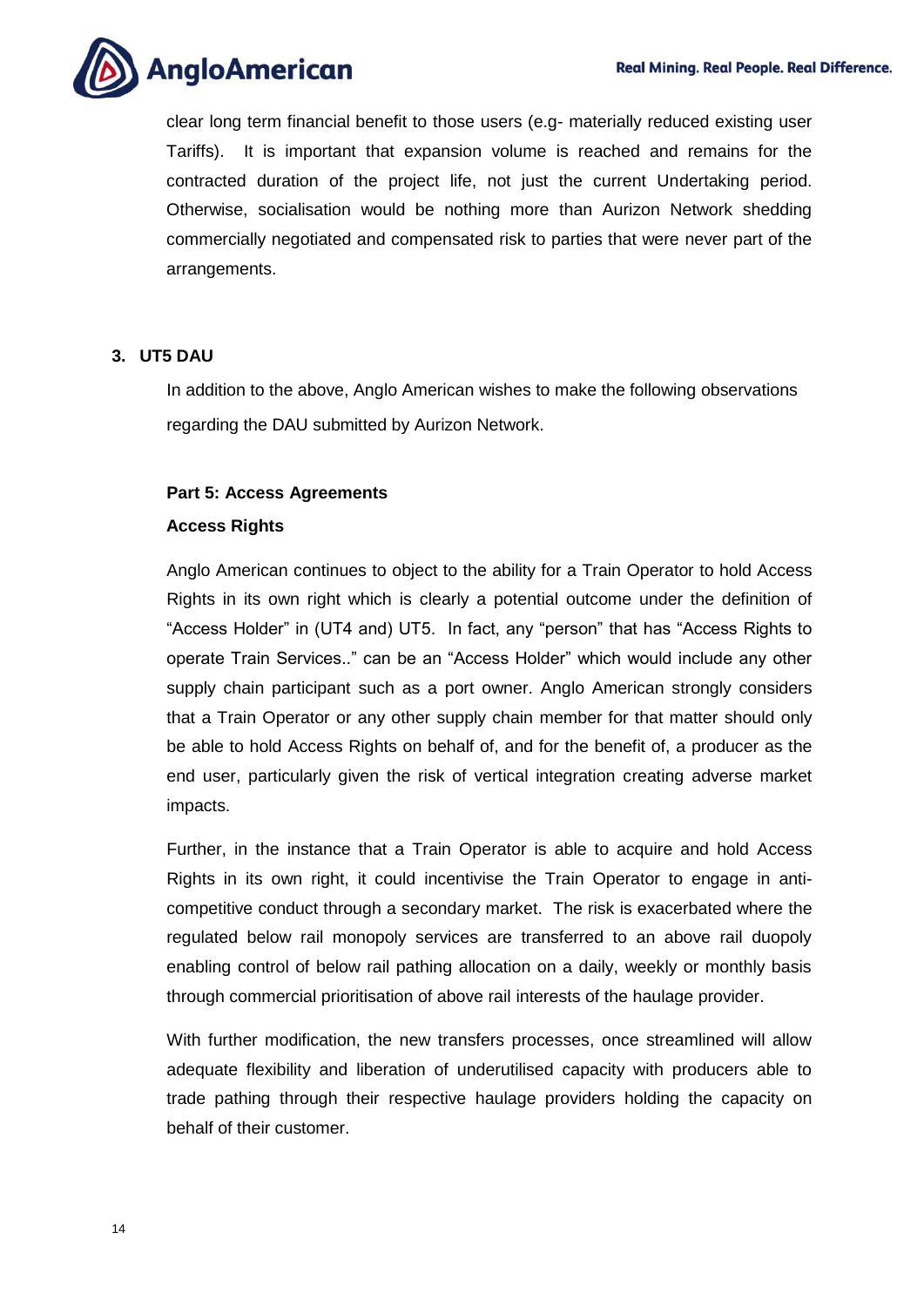

If vertical integration is permitted to occur in ports, there may be incentive for the vertically integrated entity to discriminate in favour of its own above rail operator or its customers, particularly if it holds rail access in its own right. Under the current access framework, a service provider will be able to contract for Access Rights in its own right which would enable the service provider to purchase below rail and terminal rights, bundle these rights with above rail services and to sell to producers at an unregulated price through a secondary market. Although it would theoretically remain open to the producer to seek additional pathing and terminal rights under the access regimes, if the application for those rights trigger an expansion, this would be unnecessary and avoidable. Further, the producer may not be able to obtain the rights and be forced to purchase bundled rights.

In times of surplus capacity this may not appear to be problematic but single branch lines and track access into the terminal precinct will mean such situations are capable of arising where the track capacity is held by non-producers looking for increased revenue through commercial incentives by bundling above and below rail services and potentially 'exit capability' through further vertical integration.

To prevent or reduce the risk of this type of anti-competitive conduct, Anglo American submits that only end user producers with 'supply chain rights' should be permitted to hold Access Rights.

#### **Flexibility**

Anglo American is of the view that the Standard Access Agreement along with the other related aspects of the DAU (eg – Schedule G, System Operating Parameters, System Rules, etc), which is how the regulated services are delivered, provides insufficient flexibility for users to overcome system losses and address requirements for surge capacity. Users are required to have sufficient 'matching' port capacity to contract track capacity. To overcome the combined consequences of a 'capped' monthly track entitlement allocation and system operational losses in addition to variable production and railing to cargo assembly ports, users are forced to over contract to ensure that they will have sufficient capacity to meet forecast peak railings and offset lower production periods due to outages where monthly entitlement is not able to be used, so the entitlement is effectively lost. Where contracted capacity is insufficient, users are then forced to rely upon "ad hoc" pathing to address any surge in throughput which comes without certainty, particularly if contested.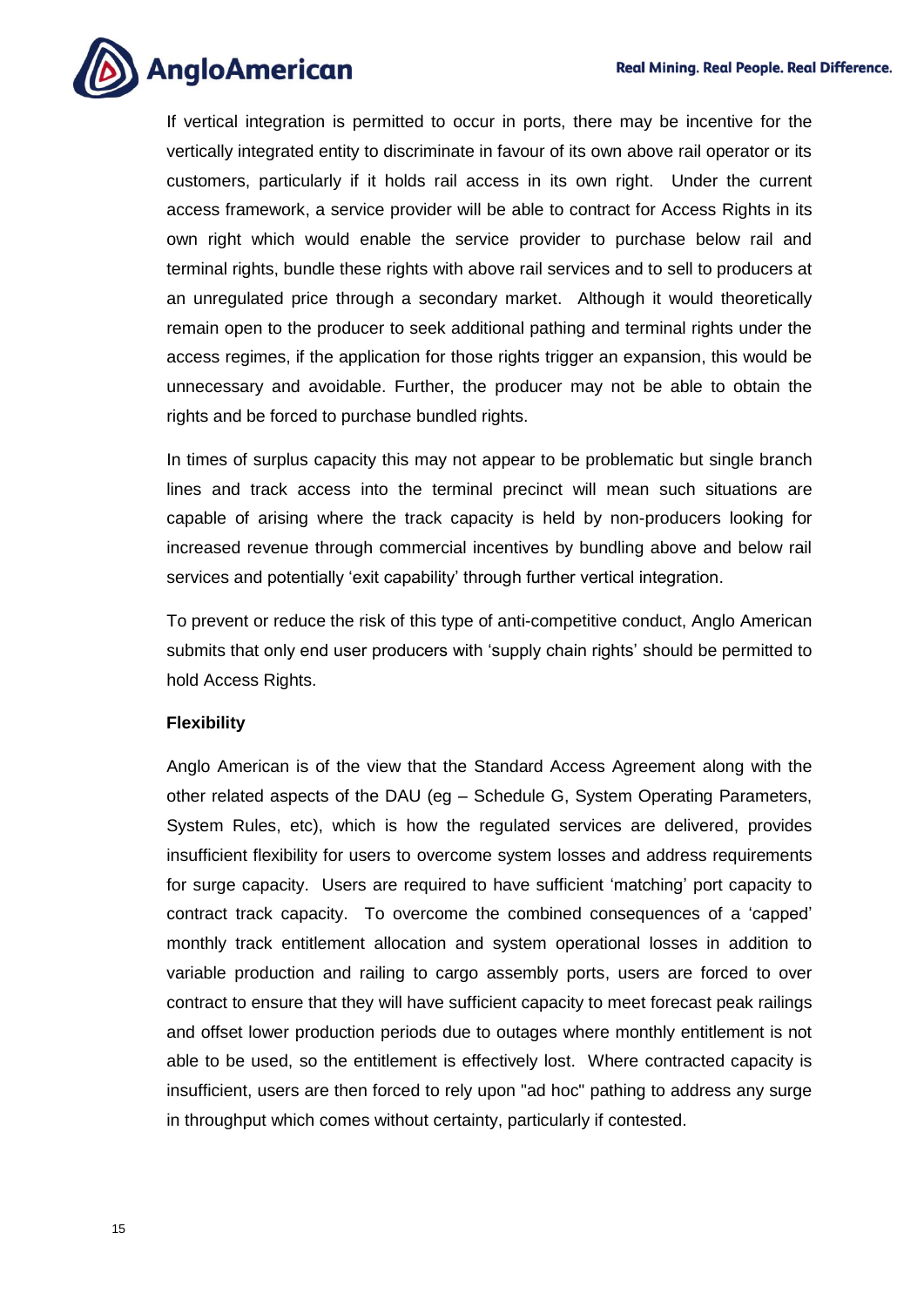

Anglo American considers that it is essential that users are provided with sufficient flexibility in their railings where the capacity is available. By way of example, the ARTC Hunter Valley contracting model allows for the ability to flex up to +10% (subject to a cap on maximum train paths) in any given calendar month with the entitlement used being counted to overall annual contracted capacity. Such a system gives users flexibility in railings to assist in better utilising annual port entitlements and catch up or surge as required around monthly TSE's. Provided spare capacity is available on any given day, this would enable users to utilise each others' unused capacity when not peaking at the same time, rather than have to rely on "ad hoc" pathing and potentially contested path processes or transfers which can be time consuming, requiring additional resources. This would also facilitate better system utilisation and therefore reduce overall 'Take or Pay' exposure.

Anglo American also reiterates its comments in its submission to the UT4 Draft Decision that the Access Agreement still contains a focus on weekly fixed scheduling and monthly entitlement. These rigid scheduling restrictions are detrimental where flexibility is required in order to maximise supply chain efficiency and the delivery of supply chain capacity is to be achieved by releasing latent capacity. This is particularly unfavourable to users, especially those reliant upon cargo assembly ports, by ignoring the related requirements for cargo assembly 'campaign' railing which contributes even further to the need for peaking requirements.

#### <span id="page-15-0"></span>**Part 6: Pricing Principles**

#### **Section 6.4 Access Charges for coal carrying Train Services that require an Expansion**

Anglo American agrees that the approach to Expansion pricing in relation to a rail network has proved to be problematic and continues to submit that it should be considered on a "case-by-case" basis. This is particularly so where it is not clear whether the expansion is being triggered by new users and/or whether existing users will benefit by way of more capacity. However, it is submitted that the nature of the expansion should first be considered before applying the 'incremental up/average down' test used by the QCA in the past. By way of example, if an expansion is triggered by a new mine or mines requiring not only connection to the existing network but incremental enhancement of the mainline, then the incremental costs should be paid by the user triggering the expansion, so that existing users are no worse off. It is submitted that to apply a pricing impact test in any situation means existing users are exposed to cross default risk in the future should the new user(s) not produce the required volumes.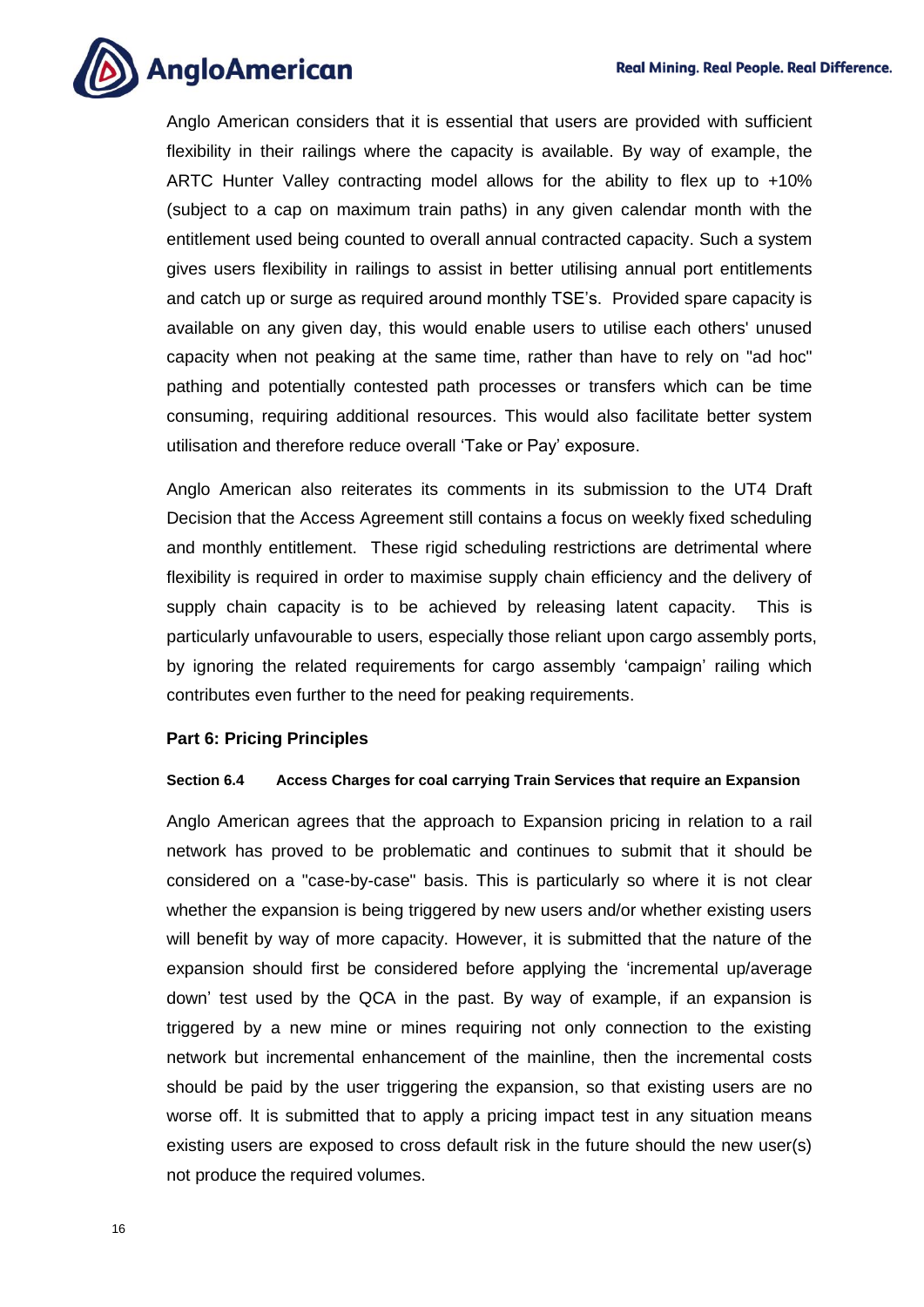

Anglo American strongly supports the concept that users requiring an expansion pay an access charge that reflects at least the full incremental costs for capex and opex required to provide the additional capacity where that can be determined.

Anglo American generally supports the proposition that existing users should also be no worse off and not experience an increase in tariffs due to an expansion triggered by access seekers. However, Anglo American strongly considers that this principle does not go far enough to protect existing users from single basin developments and similar mine projects triggering expansions.

Anglo American continues to be of the view that existing users should not be required to take any cross default risk of access seekers (i.e. competitors). This cross default risk is realised when expansion project volume does not materialise. What Aurizon Network is proposing in relation to the deferred WIRP revenue in UT5 produces that outcome and effectively transfers any cross default risk back to other users under a socialised system. In the current WIRP revenue deferral proposal, this risk is passed back to railing WIRP users. Anglo American is concerned that this is one step from socialising all WIRP project costs with WIRP and non WIRP users, in order for Aurizon Network to spread the risk it entered into on a commercial basis.

Anglo American is also of the view that, in assessing whether an Expansion might provide a new and higher Tariff than existing Reference Tariffs, a portion of Common Costs (for various fixed services provided by Aurizon Network for train control and other Aurizon Network operations to be used by the expanding user) should also be included in the new Expansion Tariff.

Anglo American considers that it is appropriate for users of services to contribute to the cost of providing such services which are a normal part of accessing the Network. Anglo American continues to consider that the true test of whether the Expansion Tariff for a particular mine haul is able to accommodate a portion of Common Cost is whether that Expansion Tariff is actually higher on a dollar per net tonne basis, rather than the Reference Tariff of an existing user with the longest haul to that same unloading destination and adjusting for differences in train characteristics. This 'access to market' view is more realistic and practical, taking into account the ability to pay by a producer.

#### **Section 6.13 Access Conditions**

Anglo American supports the QRC's submission and proposed mark up of the UT5 DAU. Anglo American considers Aurizon Network's drafting changes to section 6.13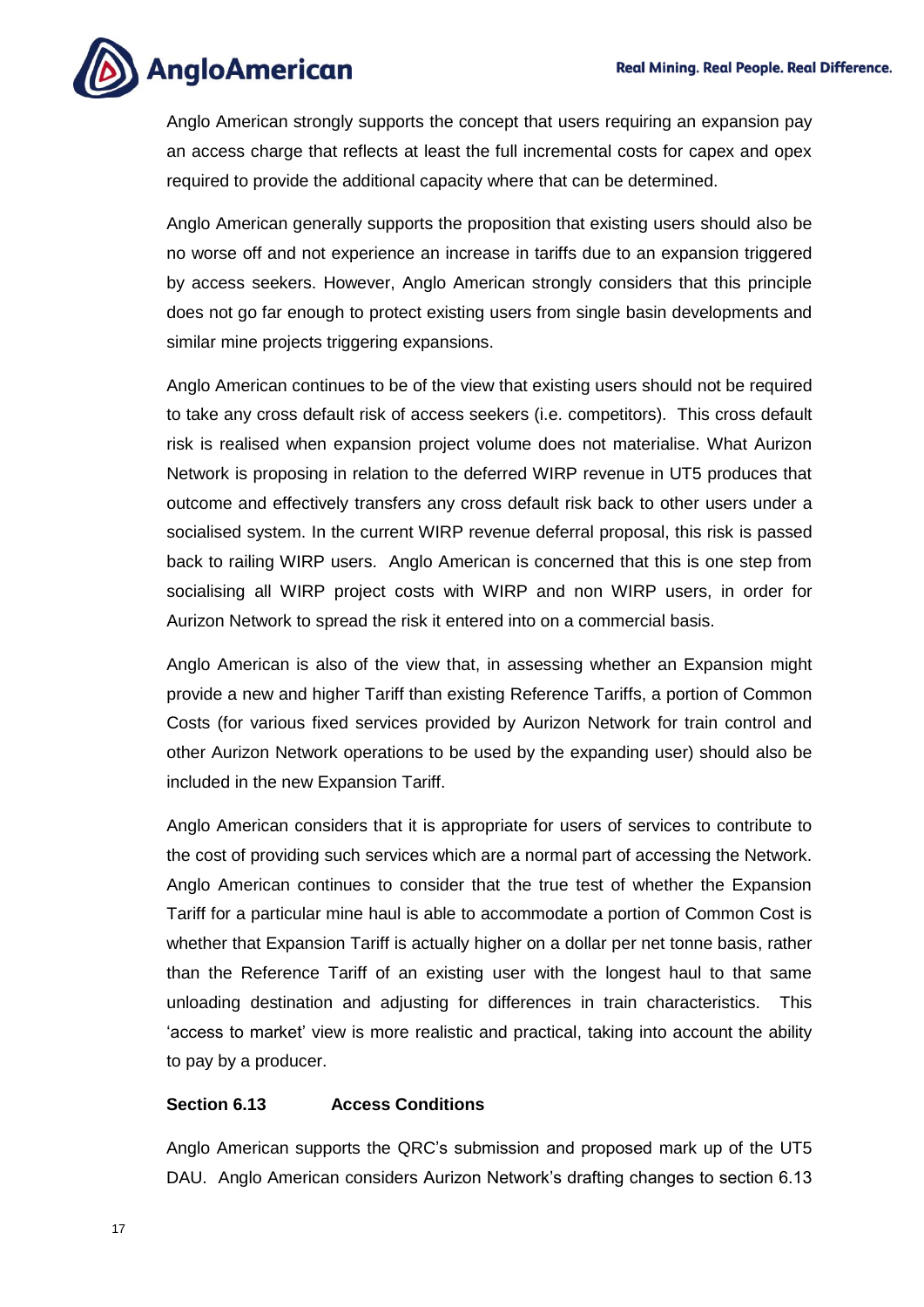

do not consider materiality appropriately and seek to potentially limit the powers of the QCA and QCA Act, to the detriment of users.

In addition, Anglo American requests the QCA to consider that Aurizon Network should not be allowed to determine an access application requires access conditions where the items are not material to risk but rather simply to the provision of an Access Agreement (e.g. changes to the access application for commencement of railings or volume).

#### <span id="page-17-0"></span>**Part 7: Capacity Allocation**

#### **Section 7.3 Renewal**

#### *Alignment of renewing Access Agreement term with port entitlement*

Anglo American understands the need that any rail expansion infrastructure requires a minimum term for access agreements to provide a secure framework for Aurizon Network investing in the network. However, for existing rail infrastructure and capacity, Anglo American considers that any Access Holders that have previously held their access under an agreement for at least 10 years should be able to renew for a lesser period, but it is suggested no less than 5 years. This would enable better alignment with 'exit capability' generally being the minimum, 'evergreen' renewal right period for most port capacity linked to the CQCN, while keeping the future renewal "first rights" alive. This ability to align term expiry dates between track and port, together with the assurance of future access rights renewal, will allow users to better align their significant take or pay commitments and capacity.

#### **Section 7.4.2(q) Short Term Transfers**

Anglo American remains generally supportive of the UT4 short term transfer mechanism for UT5. However, the regime is too restrictive as a Transfer Fee may be payable for the transfer if it is for contracted capacity with a different Reference Tariff. This is likely to dis-incentivise users from utilising the short term transfer mechanism. Anglo American believes that, while other users should not be disadvantaged or impacted by a short term transfer, there should be scope to broaden the application of the short term transfer mechanism to ensure that as much capacity as possible can be transferred to increase the total usage of network capacity and subsequently increase overall efficiency and throughput on the network. It also requires simplification in order to make it workable. Anglo American is generally supportive of the drafting proposed by the QRC regarding the transfer processes.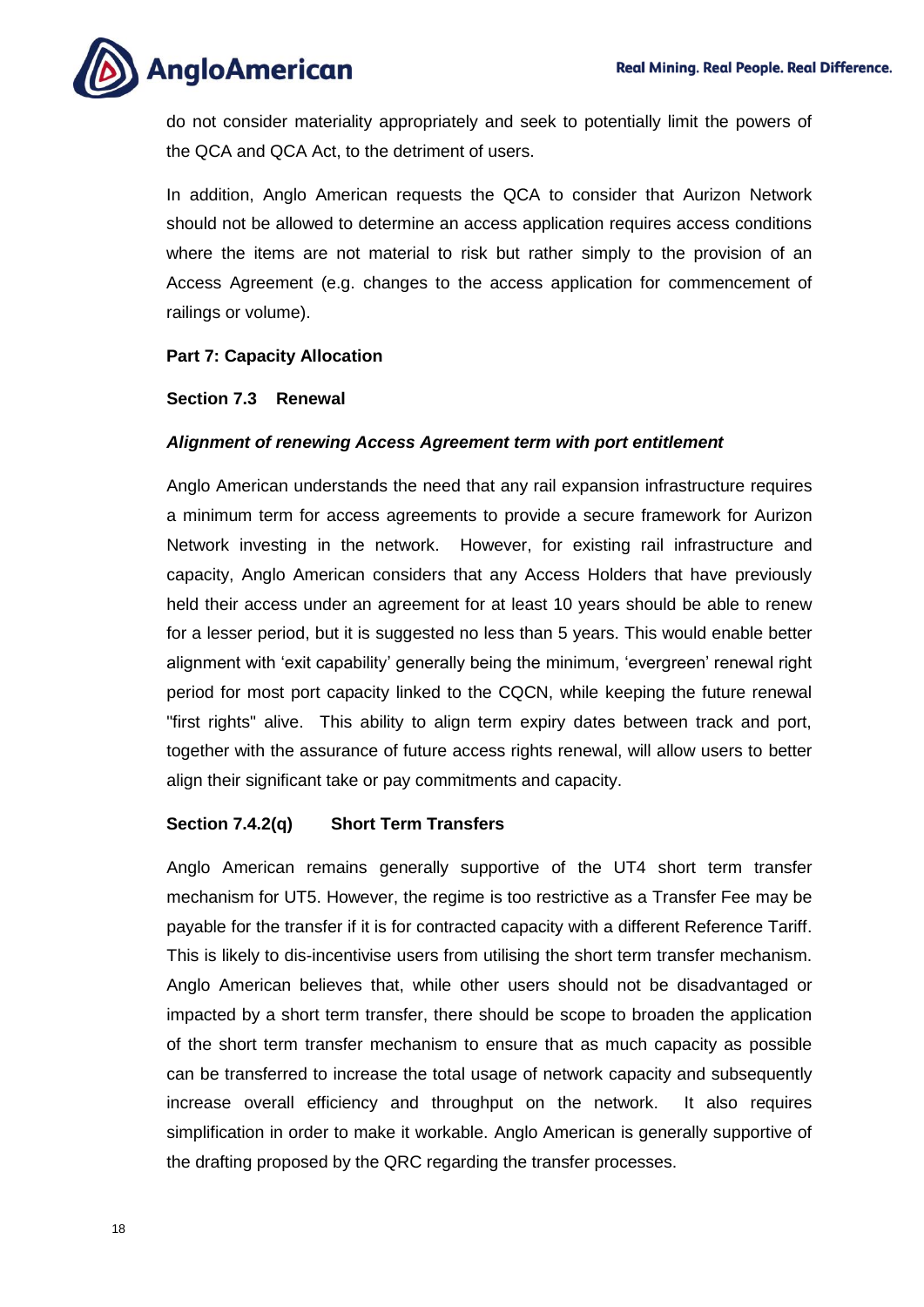

#### **Section 7.4.3 Relinquishment**

Anglo American is supportive of the QRC proposed drafting changes to clause 7.4.3.

#### <span id="page-18-0"></span>**Part 7A: Baseline Capacity**

It is noted that Aurizon Network has significantly altered the Baseline Capacity process in their proposed UT5 drafting of section 7A. It is understood that some changes to this clause are required due to the initial (UT4) Baseline Capacity Report being required to be undertaken and provided to the QCA and industry and that the Capacity Assessment process under Part 7A.4 will be the annual 'refresh'. However, Anglo American does not support the concept that once the Baseline Capacity Report is provided under UT4, then there is no further reference to that assessment to the extent that any alternative process varies from the outcomes this current process requires.

Anglo American suggests that the Baseline Capacity concept is not deleted, but that the Report is updated annually through capacity assessments, with a yearly updated Baseline Capacity Report to be provided to the QCA and industry via the updated annual NDP document. This would then enable any changes to the System Operating Parameters, Network Management Principles, etc, to be captured in one comprehensive document.

In relation to the Aurizon Network proposed drafting changes to clause 7A.4.3 dealing with Capacity Deficits, Anglo American does not support the changes to capacity deficit arrangements and the ability to dispute who funds. It is recommended that the UT4 provisions are reinstated, including the ability for an expert review to be undertaken.

#### <span id="page-18-1"></span>**Part 8: Network Development and Expansions**

#### **Section 8.2.2 Disputes under Part 8**

Anglo American does not support the deletion for disputes from expansion funders and recommends the QCA reinstate the applicable UT4 drafting.

#### **Section 8.5 Study Funding Agreements**

Anglo American provided a draft Study Funding Agreement with Anglo American's suggested amendments to be considered as part of UT4. Anglo American wishes to reiterate the suggested drafting in Anglo American's draft Study Funding Agreement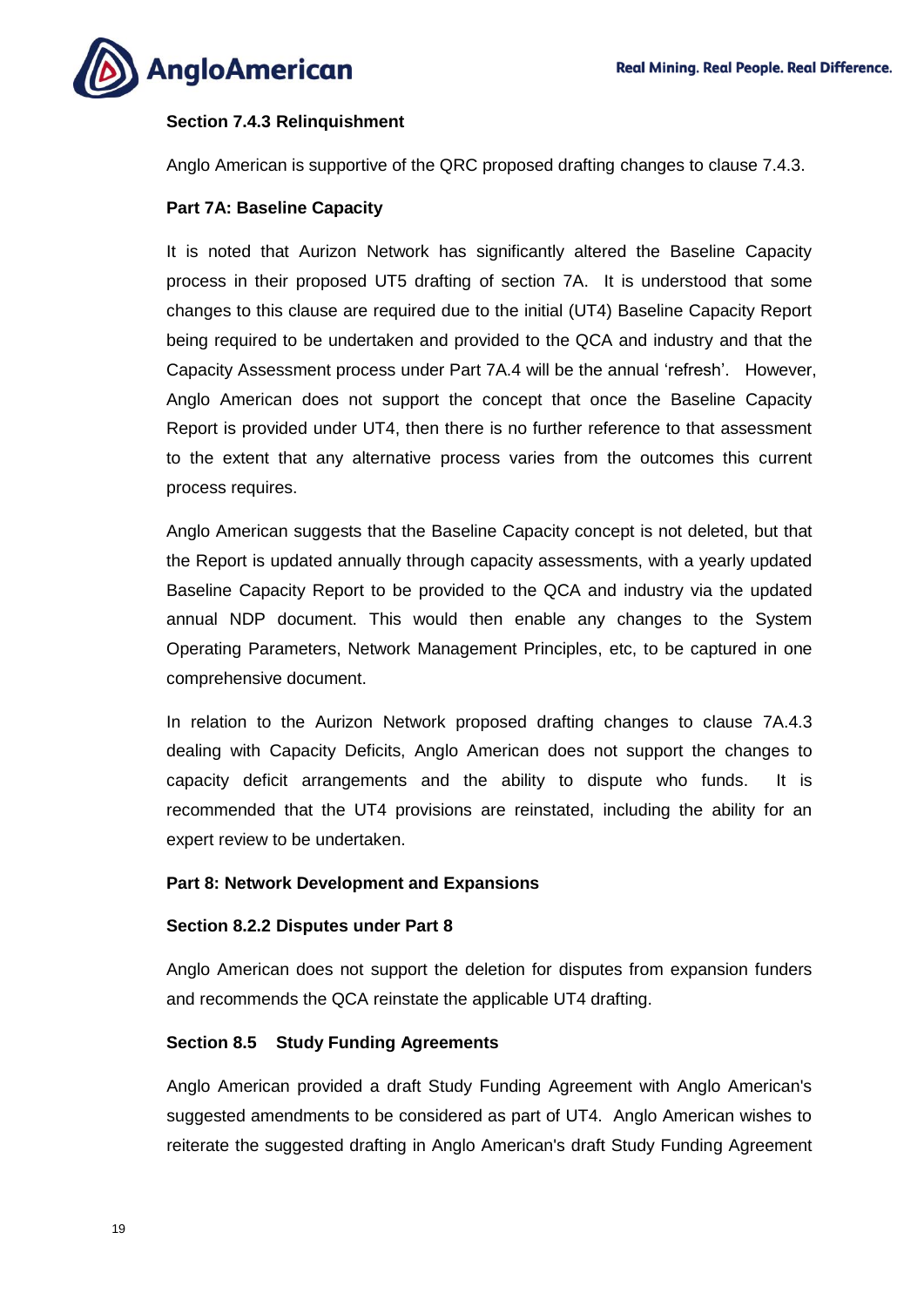

to the extent that they were not adopted for UT4 by the QCA and now also become relevant for UT5, in particular:

- (a) the inclusion of an additional condition in clause 2.7 that a variation has had a material impact on the study;
- (b) the requirement for Aurizon Network to carry out the Rail Study in accordance with good industry practice (amended clause 7.1);
- (c) the approval of the scope of works and target study costs (clause 7.3);
- (d) the restriction on varying the scope of works without approval of the study funding committee and the process for varying the scope of works (clause 8.2);
- (e) the removal of the requirement for a Bank Guarantee (clause 12);
- (f) the right to give a dispute notice where Aurizon Network does not provide reasonable details of the calculation of the Provisional Project Management Fee (clause 13.2);
- (g) the removal of the limitation on Aurizon Networks liability (clause 18.2);
- (h) the removal of the right for Aurizon Network to assign its rights under the Agreement (clause 19.2); and
- (i) the requirement for Aurizon Network not to disclose information under the Study Funding Agreement where it would breach its Ringfencing obligations under the Access Undertaking (clause 20.2(b)).

#### **Section 8.7 Funding an Expansion**

Anglo American does not support the proposed clause changes to allow Aurizon Network to unilaterally fund an expansion prior to SUFA funding options, unless Aurizon Network also agrees to a minimum mandatory funding obligation for expansions.

As previously submitted under UT4, Anglo American believes that until a SUFA model is tested and workable, Anglo American does not support the removal of a regulated expansions regime from the Access Undertaking. It is fundamental to the provision of regulated access that the provider be required to invest in prudent and efficient expansions at the appropriate WACC as part of providing the declared service. Even following the implementation of SUFA, there should be some form of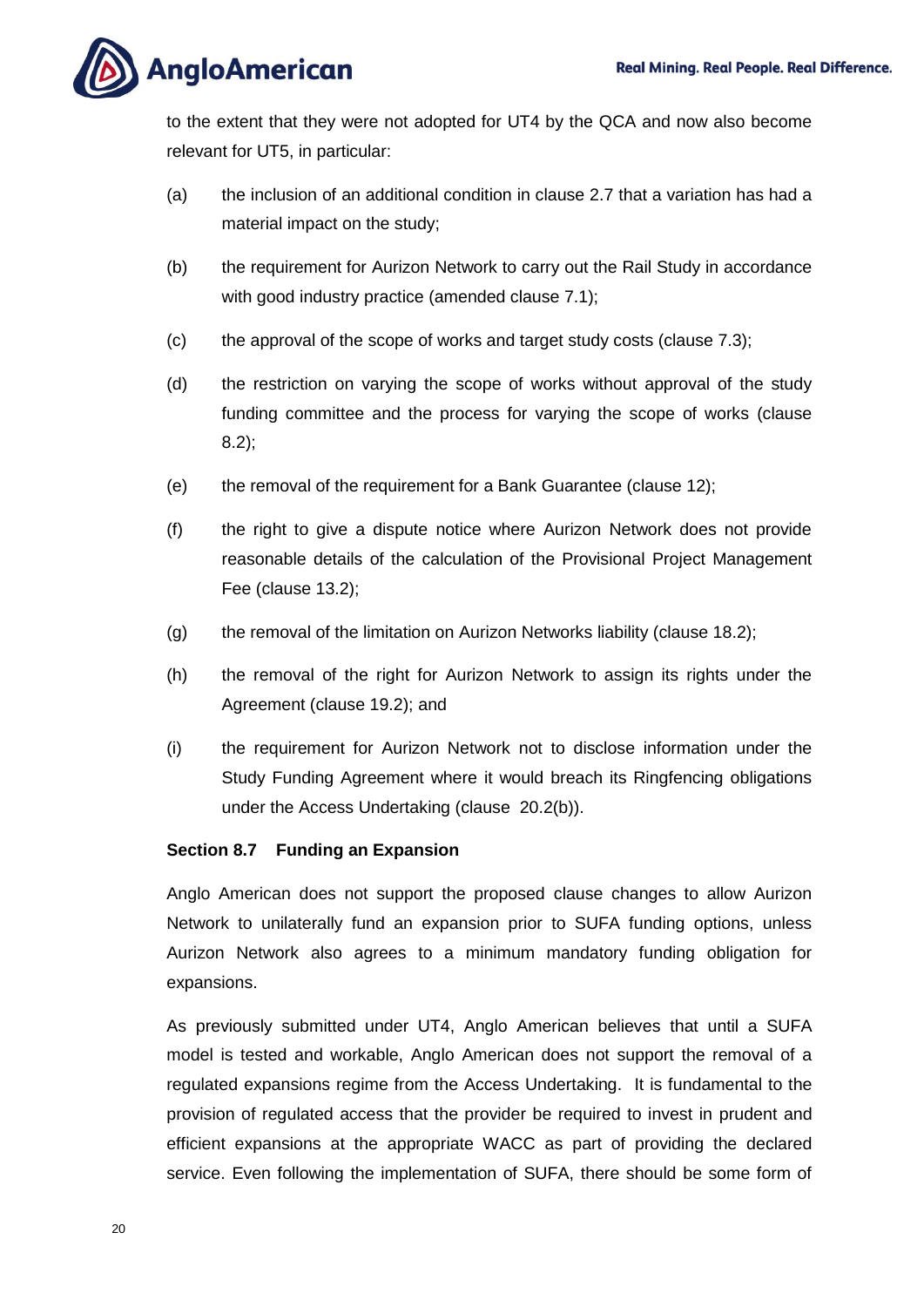**AngloAmerican** 

expansion principles to address scenarios as an alternative to the SUFA model or which require a regulated outcome.

Anglo American continues to believe that because of its natural monopoly position, Aurizon Network's ability to engage in economic hold-up to the detriment of the capacity and efficiency of the CQCN, and subsequently Access Holders and the supply chain, must be managed. Anglo American believes that this is most appropriately done by ensuring that Aurizon Network is required to expand the CQCN in certain specific and controlled situations, all of which were considered appropriate under UT3 and have proved an invaluable alternative to a workable SUFA.

Anglo American also notes that regardless of whether any expansion is user-funded or funded by Aurizon Network, ultimately it is a "user pays" system.

#### **Section 8.8.3 Development and Review of the SUFA**

Anglo American does not support the Aurizon Network proposed drafting to limit the QCA's ability to improve workability of the SUFA documents and QCA oversight of the SUFA arrangements and refers to the QRC submission in that regard.

#### **Section 8.9.3 Capacity Shortfall**

Anglo American does not support the deletions made within clause 8.9.3 by Aurizon Network and refers to the QRC submission in that regard.

#### **Section 8.9.4 Funding a Shortfall Expansion**

Anglo American does not support the proposed deletion of clause 8.9.4 by Aurizon Network. Anglo American notes that under Part 8.9.4, Aurizon Network must fund any Shortfall Expansion where the Capacity Shortfall was caused (partly or wholly) by the default or negligence of Aurizon Network. Anglo American notes that Aurizon Network should be responsible for funding any Capacity Shortfall as users will have already paid for capacity which has not been delivered but identified by Aurizon Network through the related feasibility studies and in the Capital Indicator.

As a minimum, the threshold should be lowered so that Aurizon Network must fund any expansion where there is a Capacity Shortfall and it is unable to demonstrate that it acted as a reasonably prudent provider in conducting and delivering the capacity in the Expansion. Aurizon Network should also be required to consult with Affected Access Holders prior to undertaking any steps to deliver the Shortfall to determine whether the additional cost of remedying the Shortfall is still to the benefit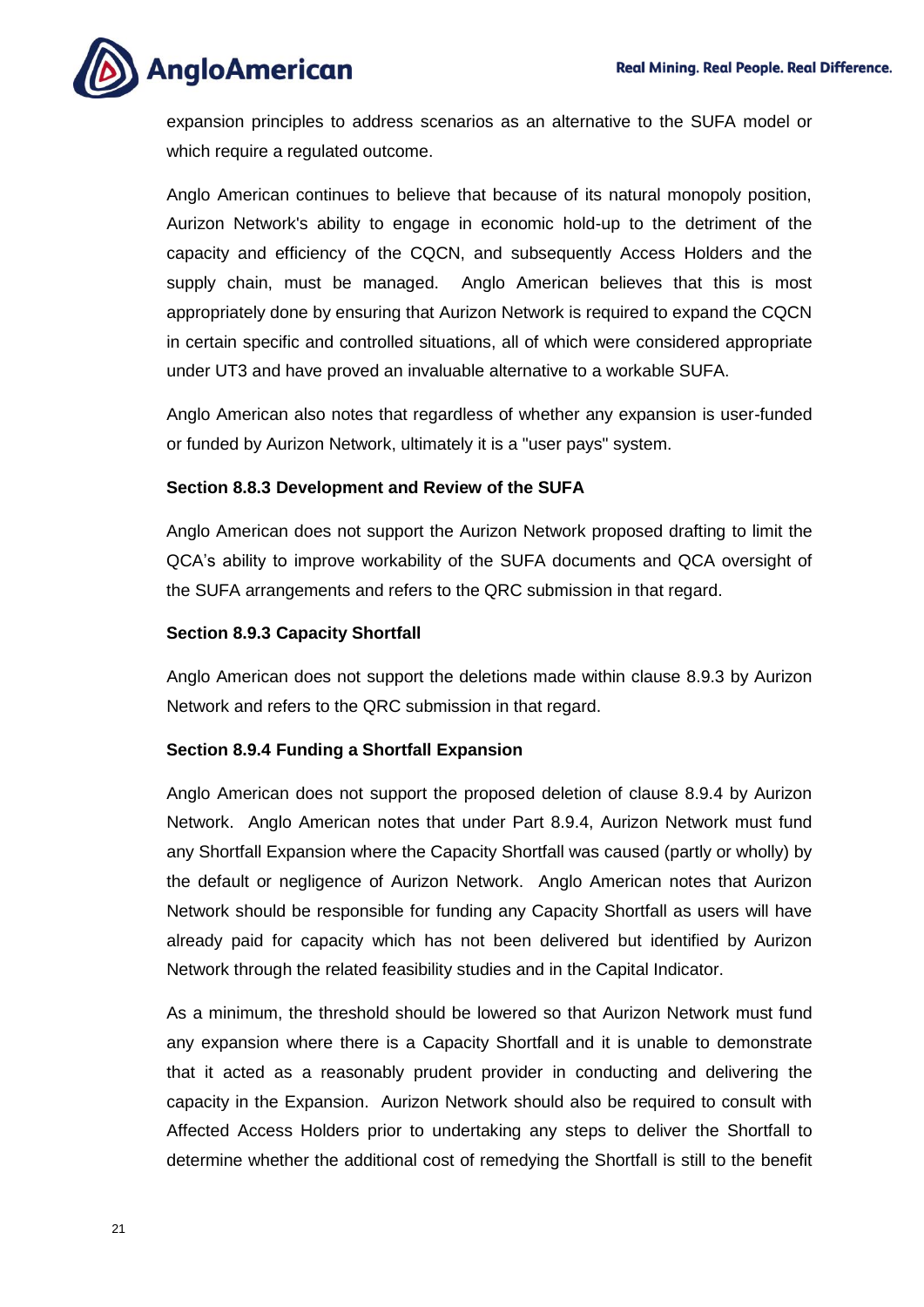

of Affected Access Holders eg – whether cheaper operational solutions can be developed and whether any additional costs should be rolled into the RAB.

#### <span id="page-21-0"></span>**Part 10 – Reporting, Compliance & Audits**

It is appropriate that the requirement for a Conditions Based Assessment be maintained and provided at the beginning and end of each Undertaking 4 year period to ensure the appropriate assessment of the RAB and related maintenance and opex is determined. Where Undertakings are extended in term past 4 years, then the next Assessment should fall due on its original due date, as if there had been no extension of term.

#### <span id="page-21-1"></span>**Schedule E: RAB**

#### **RAB Reconciliation with Line Diagrams**

Anglo American believes that the QCA should require that the RAB, which drives the MAR, is in line with the current Line Diagrams submitted by Aurizon Network as part of the Undertaking. This requirement should include an obligation for Aurizon Network to facilitate an independent audit of the RAB assets against the Line Diagrams and to ensure the RAB is appropriate for the services provided.

As previously identified by Anglo American in its submission responding to the UT4 Draft Decision, Aurizon Network's RAB will have been calculated from these asset divisions, and therefore, Anglo American does not believe that this is a large task and should be completed by an independent assessor appointed by the QCA and provided with sufficient information by Aurizon Network to complete and provide to the QCA an accurate assessment within six months of the commencement of UT5.

Anglo American believes that this process should be repeated prior to any new MAR being calculated, with updated information provided by Aurizon Network. This will ensure any amendments to the Line Diagrams are reflected in the RAB and MAR calculations. Anglo American does not see this annual process as an expensive or time consuming process and is naturally part of developing the MAR in anticipation of each regulatory period for approval.

#### **Section 4 Voting on capital expenditure**

Anglo American suggests that a robust, pre-expenditure capital approval process such as the ARTC Hunter Valley Rail Capacity Group concept should be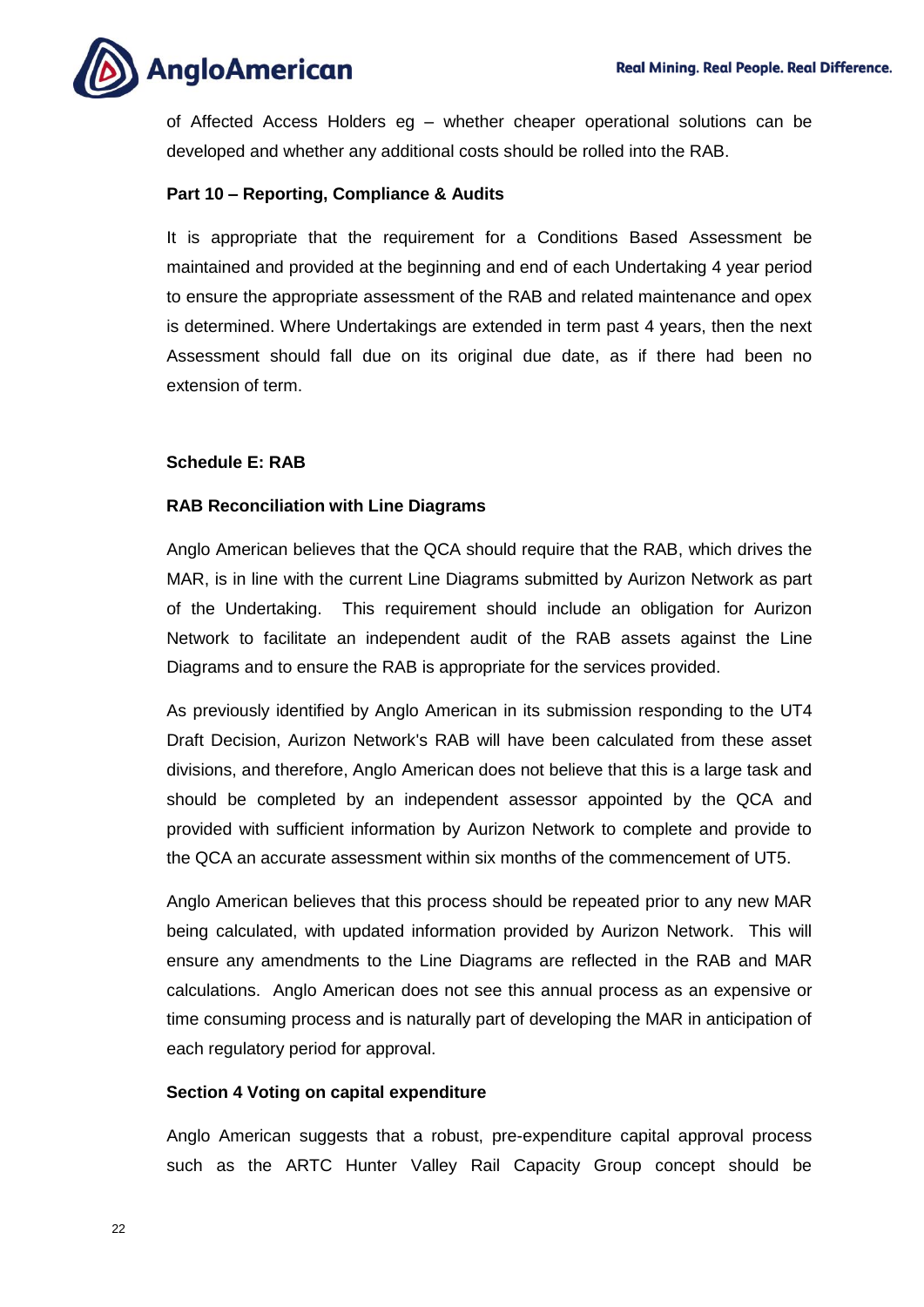

implemented instead of some of the post expenditure processes currently within UT4 and the proposed UT5. This would avoid reviewing expenditure claims for projects after the event and allow iterative and proactive involvement by those underwriting the proposed projects on the basis of merit, scope and cost. The process should cover expansion capital projects and renewal capital works. Alternatively, this could be considered for UT6.

#### <span id="page-22-0"></span>**Schedule F: Reference Tariff Variations**

#### **Section 5.3 Review Event Process**

Anglo American understands that the Review Event process is an important framework for protecting Aurizon Network, in particular, from incurring significant losses where there have been major unforeseen events which have damaged the CQCN infrastructure. Anglo American has previously made submissions to the QCA expressing its dissatisfaction with the Review Event process for various reasons and reiterates its view that it is not the most appropriate manner to address events such as flood damage recovery costs. Anglo American has the following concerns with the current process:

- Aurizon Network does not proactively include users in any detailed understanding of the recovery/repairs process and cost build up leading to the Review Event claim at the time of the event;
- The repair cost is not transparent to either users or the QCA, as the prudency of capital repairs are assessed at a different time to when the claim for operational costs is lodged, neither having the informed involvement of users required to pay these costs;
- The quantum of the repairs when considering combined capital and operational claims is always material, particularly so for users of smaller systems such as the Moura system;
- There is no hard and fast rule prevailing over some track infrastructure repair line items being classed as operational, as opposed to capital;
- Application of Aurizon Network insurance coverage (external, internal and self insurance) is never clear;
- The Review Event recovery, once approved, becomes an un-budgeted cost for users and, it is submitted, inappropriate to unilaterally change forecast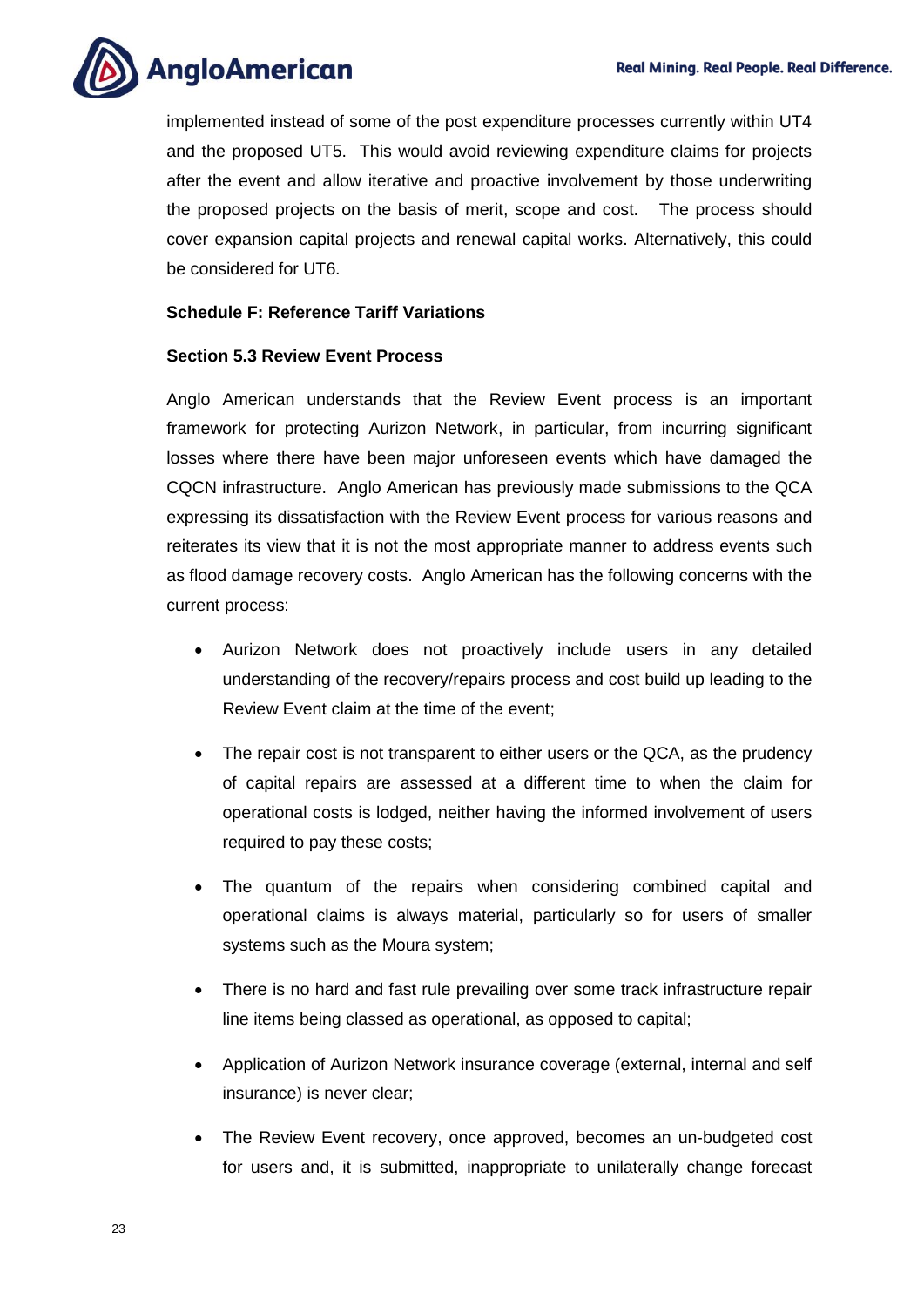

expenditure budgets of the users unnecessarily by being able to recover a material cost impact during the current financial year (i.e. – retrospectively) after a Review Event decision is made by the QCA. This is exacerbated by the process being concluded well after the time from which Aurizon Network has sought to recover payment from, as commonly occurs, causing a large once off 'bullet' payment (in the absence of any informed basis for an accrual) and then a 'price shock' for the balance of the period which is significant in systems with fewer users;

 Aurizon Network makes a windfall gain by having the Review Event recovery costs escalated at WACC (applicable for a full year escalation period), rather than a normal holding cost of debt, such as a bank overdraft rate. It is noted that with the recent 2015 Flood Review Event, of the final approved ~\$4.7M cost recovery amount, approximately \$0.7M is associated with escalation. It is submitted this makes the Review Event a 'revenue raising' exercise for Aurizon Network, not a cost pass through mechanism;

For these reasons, Aurizon Network is not incentivised to process and seek approval of Review Events quickly, in particular, regarding flood recovery costs. Anglo American considers that the Review Event mechanism is not the most appropriate way to deal with these flood related claims. Anglo American suggests the QCA require:-

- Flood related events be treated separately to other Review Events;
- That all related prudent and efficient costs are treated as operational or capitalised appropriately and treated as part of the Aurizon Network Capital Expenditure claim process as a renewal; and
- The cost recovery is included in the tariffs from the time of approval (and not retrospectively) to be reconciled in the annual revenue reconciliation process until recovered based on usage not 'Take or Pay'.